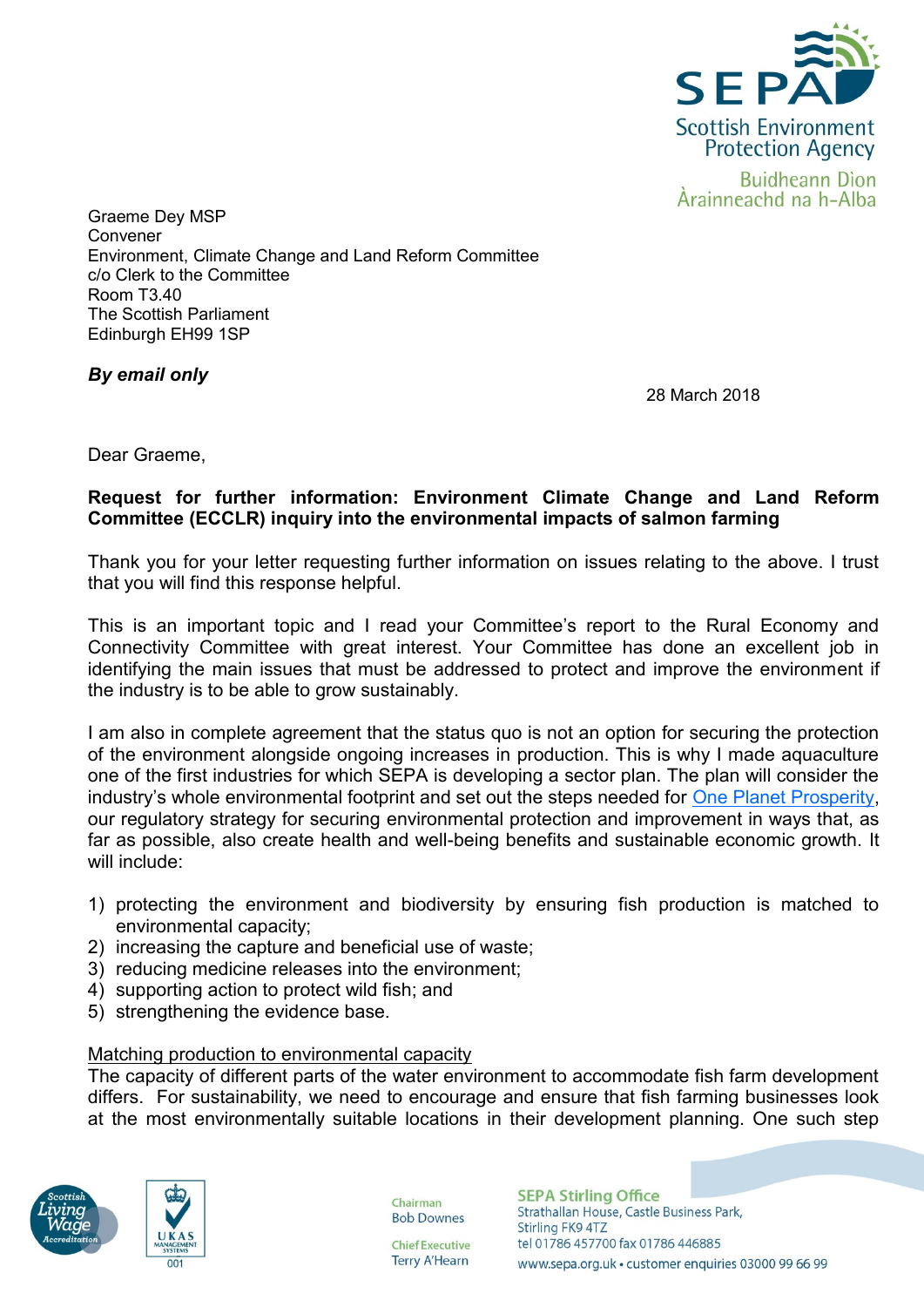towards this is our proposal for depositional zone regulation. This removes potential disincentives to investment in locations where the impacts of open-net farming systems on the sea bed are likely to be small and disease risks can be less. We want and expect businesses to start to re-locate and consolidate open-net farming in such locations and away from the most unsustainable sites in terms of pressures on the environment and fish health.

## Increasing the capture and beneficial use of waste

Reducing pressure on the environment and re-using waste materials wherever possible are key to One Planet Prosperity. For the industry to be able to achieve its growth targets, a transition to innovative farming systems that reduce pressure on the environment by capturing and making beneficial use of waste is going to be essential. Some very promising low impact production techniques are already being trialled. These include a range of membrane technologies and other [systems](http://aquafarm.no/) capable of capturing a significant proportion of waste food, faeces and medicine residues. Early signs are that some of the systems are likely to have the added benefit of reducing the risk of fish disease. Innovation appears to be particularly strong in the Norwegian industry. Over the last few months, we have been engaging with the Scottish industry's leaders to encourage much more focus on innovation here at home. In due course, our intention is for innovative production systems, appropriately matched to the farm location, to become a prerequisite for new and expanding farms as well as an alternative to re-location for farms in the most unsustainable locations.

# Reducing medicine releases into the environment

It is also important that the industry finds ways of ensuring that the quantity of medicine residues discharged into the environment is decoupled from production growth and reduced over time. This will require much greater emphasis by the sector on:

- reducing infection risk;
- increasing the use of non-chemical parasite removal, for example, by using freshwater baths and other [systems](https://www.fls.no/en/delousing-of-salmon/) for lice removal; and
- where medication is needed, the use of methods that allow the capture and treatment of a significant proportion of medicine residues.

We have been working with the industry and other regulators to drive practice in this direction and will continue to do so.

# Supporting action to protect wild fish

As the ECCLR report highlights, it is increasingly clear that sea lice from fish farms and escapes of farmed fish can pose a risk to wild sea trout and salmon. The sector needs to better manage this risk. We are in the process of exploring with other regulators, in particular Marine Scotland, how we can contribute. This includes reviewing how the different policy and regulatory frameworks, including our own wide regulatory powers, can be used to better effect. Subject to the outcome of this review, we are open to taking account of the risk posed to wild fish in assessing the appropriateness of farm locations in our advice to local planning authorities and in our permitting process.

#### Strengthening the evidence base

Continually strengthening the evidence base on the environmental effects, and performance, of fish farms is important to enable the right investment decisions. This is also important to enable us to identify and apply the right level of precaution when managing risks.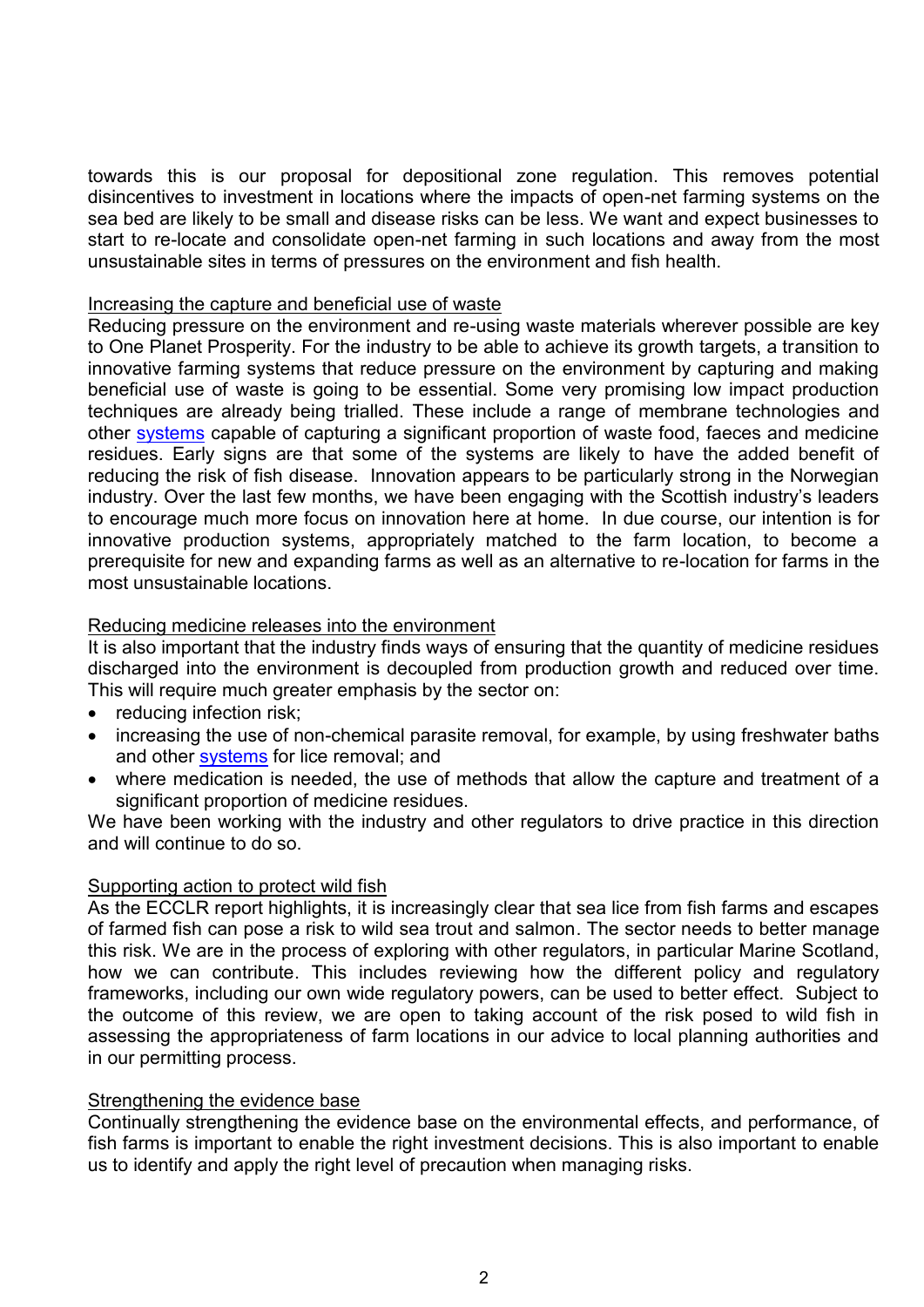We already have an established and significant programme of evidence work. The programme includes our own routine monitoring, model development and investigative surveys. The latter are increasingly focused on improving understanding of cumulative risks to marine ecosystems.

A second core element of the evidence base is the information that fish farm operators provide through our licencing regime. The regime requires operators to know and understand environmental risks and provide ongoing, quality assured, monitoring information to us. We audit and check this data on an ongoing basis and use it to help us ensure that there are no adverse impacts on the environment. Our revised approach to regulating marine cages (DZR) will increase the protection of the marine environment by providing enhanced monitoring and modelling information, including information from marine hydrodynamic modelling to help assess risks over large scales. Operators will be required to provide much more information but we will also increase our audit monitoring of farms.

The third way that the evidence base is being strengthened, and a key part of our approach to promoting and supporting innovation in environmental protection, is innovative research. This involves collaboration with universities; other research institutes; the sector; and public body partners. For example, we are currently supporting a project with Crown Estates and aquaculture interests investigating the potential to extract value from aquaculture wastes. In another, we are contributing to the development of novel, eDNA monitoring techniques. These will enable rapid assessments of sea bed health; allow more information to be collected more efficiently; and, in due course, help shorten adaptive management response times.

One area where the evidence base requires particular strengthening is in relation to the risks posed to wild salmon and sea trout. We have committed to a large, jointly funded project with Marine Scotland and Scottish Natural Heritage to improve understanding of the current status of salmon in rivers across Scotland. This information will help us evaluate the results of the investigative surveys we have been carrying out into salmon stocks in rivers on the West Coast.

The Committee's report has usefully highlighted a number of other areas that need to be addressed to enable the industry to develop sustainably. I will make sure we consider how we can contribute to addressing each of these as we complete the development of our sector plan.

I have provided the detailed information you requested in the Annex below. Please do not hesitate to get in touch if you need anything further.

Yours sincerely

Terry A'Hearn Chief Executive Officer

# **Annex 1: Detailed response to request for further information**

**Monitoring and consenting**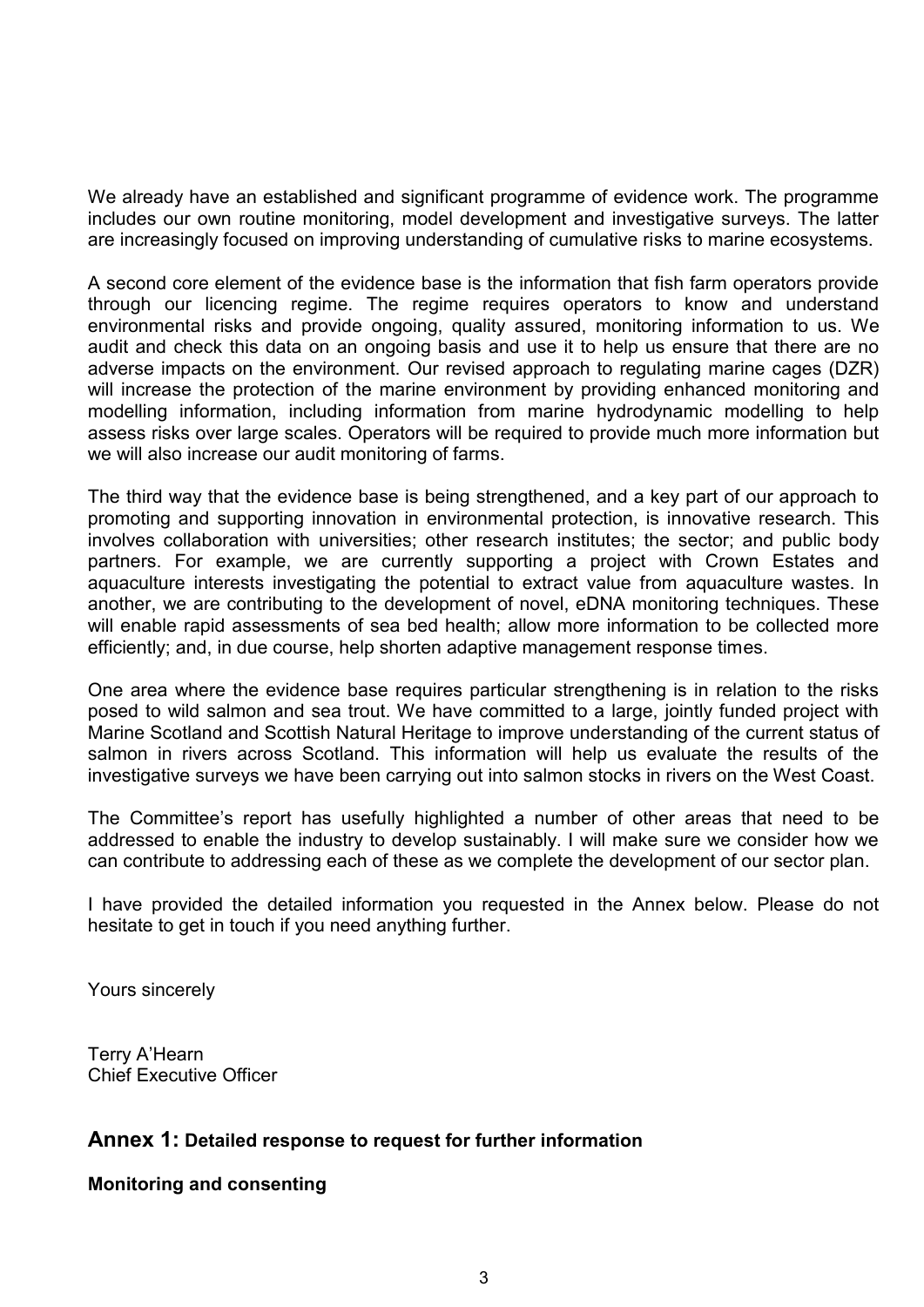**1. What were these unacceptable impacts and how were they identified?** *(p. 110 of the ECCLR Committee's report)*

The impacts were pollution of the sea bed. They were identified on the basis of environmental samples showing that:

- a) the diversity and abundance of the invertebrates had been so altered that pre-defined environmental standards for the condition of those invertebrates were breached. Breaches of the standards that apply close to the cages mean that impacts are so severe that even populations of those animals that are able to cope best in polluted conditions and breakdown organic wastes are reduced to very low numbers and low diversity; or
- b) concentrations of fish farm medicines were in excess of environmental standards and hence at levels likely to result in adverse effects on the health and diversity of invertebrate animals.

The majority of the samples used to identify these impacts were quality assured samples provided to us by the fish farmers in accordance with monitoring conditions specified in their licences.

| Sea bed monitoring results for the period 01/01/2015 to 31/12/2017 |                                                            |                         |  |
|--------------------------------------------------------------------|------------------------------------------------------------|-------------------------|--|
|                                                                    | Emamectin benzoate sampling<br>Sea bed invertebrate survey |                         |  |
|                                                                    | results                                                    | results                 |  |
| Number of samples/surveys                                          | 466 results (188 farms)                                    | 312 surveys (224 farms) |  |
| Number of samples/surveys<br>showing unacceptable impacts          | 38 (29 farms)                                              | 91 surveys (76 farms)   |  |

# **2. How many times was the permitted biomass reduced, over how many farms? and what was the subsequent impact of that reduction?** *(p. 110 of the ECCLR Committee's*

*report)*

Our regulatory response to unacceptable impacts on the sea bed is detailed in our *licence* [review procedure.](https://www.sepa.org.uk/media/114940/fish-farm-manual-attachment-15.pdf) Where appropriate, this response includes reductions in the permitted biomass. Between 1 January 2015 and 19 March 2018, action has been taken to reduce the permitted biomass on 42 fish farm licences, nine of the reductions were volunteered by the companies concerned. The purpose of such reductions is to allow the sea bed to recover and then be maintained to the appropriate environmental standard.

| Outcome of reductions in permitted maximum biomass in the period 01/01/2015 and 19/03/2018 |                     |                  |                 |
|--------------------------------------------------------------------------------------------|---------------------|------------------|-----------------|
| Farm                                                                                       | Farm site           | Farm operational | Total permitted |
| operation                                                                                  | fallowed (ie not in |                  | biomass reduced |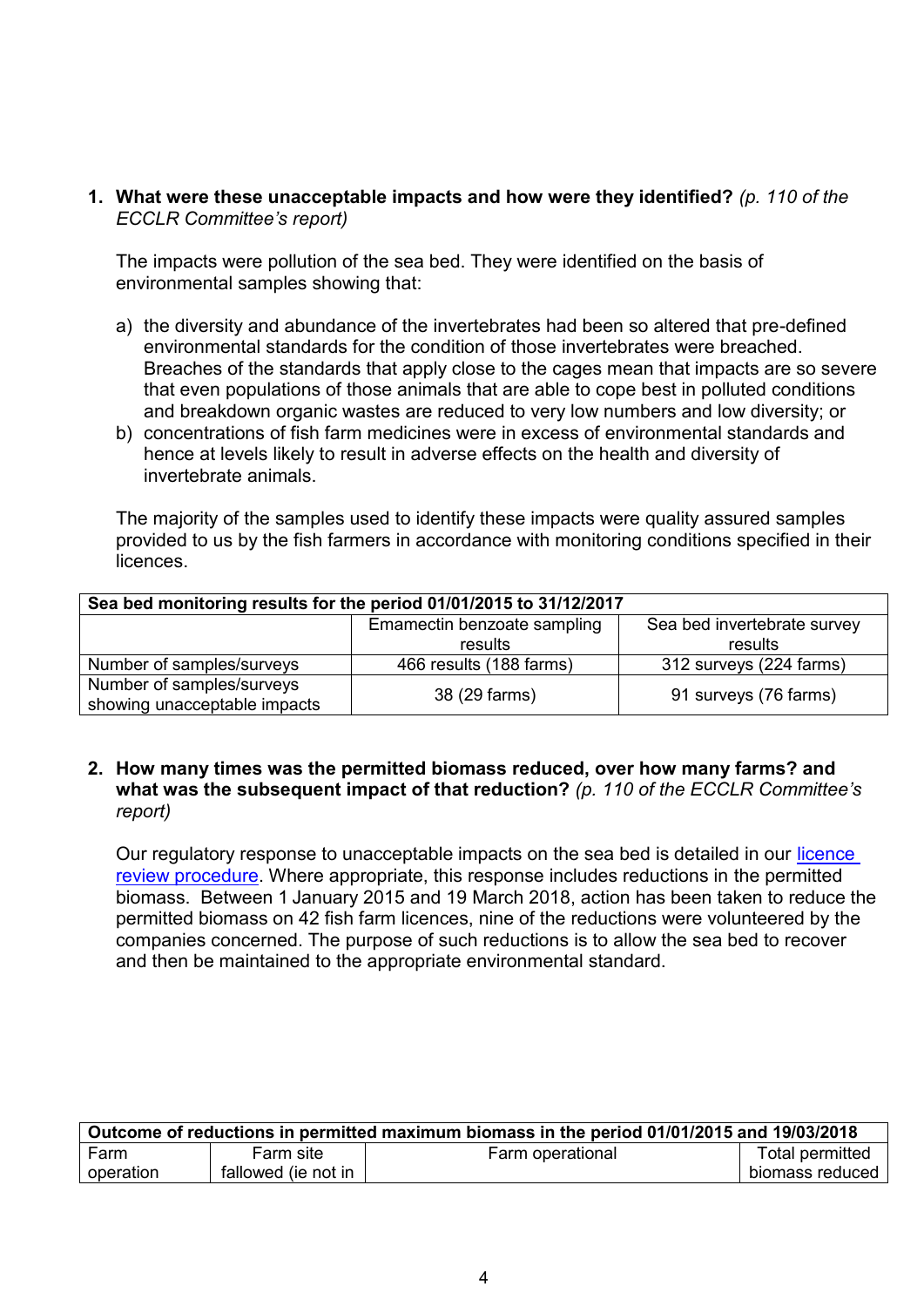| change                         | use)      |                        |                            |                                  |    |
|--------------------------------|-----------|------------------------|----------------------------|----------------------------------|----|
| Sea bed<br>condition<br>change | Recovered | Confirmed<br>recovered | Confirmed not<br>recovered | Not yet<br>assessed <sup>2</sup> |    |
| Totals                         |           | 10                     |                            | 15                               | 42 |
| <b>Notac</b>                   |           |                        |                            |                                  |    |

<u>Notes</u>

*1. Further action is in process of being identified as part of our normal, [planned approach](https://www.sepa.org.uk/media/114940/fish-farm-manual-attachment-15.pdf) to addressing such impacts. This may include a further biomass reduction.*

*2. The required follow up sea bed surveys are not yet due to be submitted by the operator.*

# **3. What are the information gaps in relation to the sea-bed in the vicinity of fish farms?** *(p. 130 of the ECCLR Committee's report)*

We routinely have to make regulatory decisions that factor in uncertainties resulting from evidence gaps. We take account of the limitations of our current knowledge by incorporating the appropriate level of precaution into our decision-making and using adaptive approaches to management. This allows us to manage environmental risk effectively even where there are gaps in information. In this regard, the way we regulate salmon farming is no different to the way we regulate any other sector.

On-going work to strengthen and expand scientific understanding of the risks that fish farming can pose to marine and freshwater ecosystems is particularly important given the industry's growth ambitions.

| Information gaps: pollution risks from marine cage fish farms                                                                                |                                                                                                                                                                                                                                                                                                                                                                                                                                                                                                                                                                                     |  |
|----------------------------------------------------------------------------------------------------------------------------------------------|-------------------------------------------------------------------------------------------------------------------------------------------------------------------------------------------------------------------------------------------------------------------------------------------------------------------------------------------------------------------------------------------------------------------------------------------------------------------------------------------------------------------------------------------------------------------------------------|--|
| What information is needed?                                                                                                                  | Why is it needed?                                                                                                                                                                                                                                                                                                                                                                                                                                                                                                                                                                   |  |
|                                                                                                                                              | 1. Far-field risks - risks beyond the permitted zone of impact on the sea bed                                                                                                                                                                                                                                                                                                                                                                                                                                                                                                       |  |
| Improved assessment of where<br>any wastes, including medicine<br>residues, that are transported<br>from cages end up and the<br>risks posed | Waste from some farms can be transported over considerable<br>distances as a result of the action of tides and wind. Impacts can<br>result if pollutants in the waste accumulate to harmful levels in the<br>water column or on the sea bed.                                                                                                                                                                                                                                                                                                                                        |  |
|                                                                                                                                              | We are strengthening our ability to assess this risk by:<br>(a) carrying out investigative surveys;<br>(b) increasing use of hydrodynamic modelling, including requiring<br>applicants to develop hydrodynamic models; and<br>(c) improving analytical methods to allow detection of very low<br>concentrations of medicine residues                                                                                                                                                                                                                                                |  |
| Improved information on the<br>chronic, non-lethal effects of<br>medicine residues                                                           | Environmental standards are set using all available scientific<br>information about the effects of pollutants on a range of potentially<br>sensitive organisms with the aim of identifying a no-effects<br>concentration. Where there are gaps in information, a safety factor is<br>applied to define a likely no-effects concentration.<br>There are gaps in chronic, non-lethal effects of fish farm medicine<br>residues. Manufactures are not obliged to provide data. We are<br>working with the Veterinary Medicines Directorate to help strengthen<br>its approval process. |  |
| Improved methods of assessing                                                                                                                | Our ability to assess the impact of deposition is best where that                                                                                                                                                                                                                                                                                                                                                                                                                                                                                                                   |  |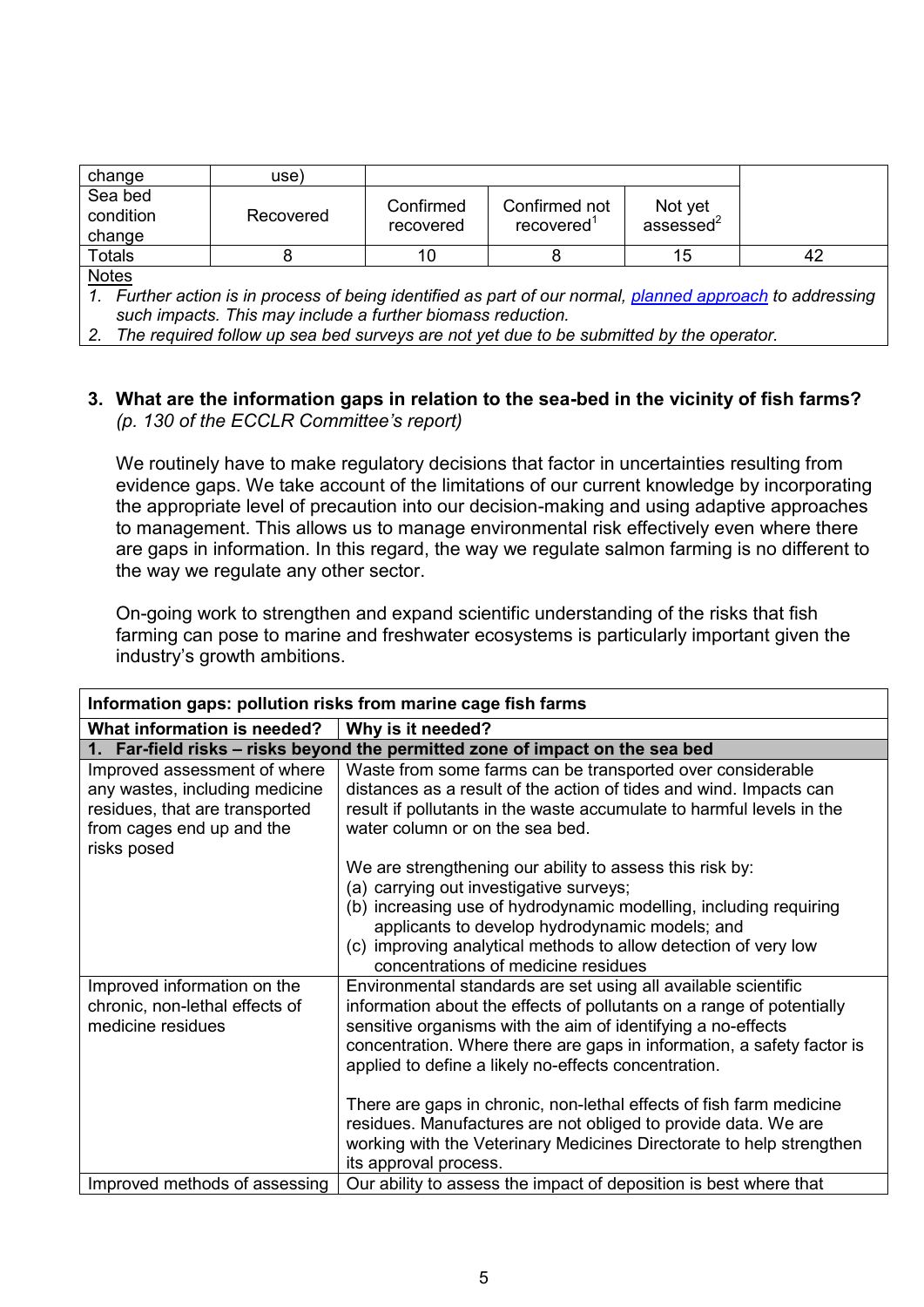| Information gaps: pollution risks from marine cage fish farms                                                                                |                                                                                                                                                                                                                                                                                                                                                                                                                                                                                                                       |  |
|----------------------------------------------------------------------------------------------------------------------------------------------|-----------------------------------------------------------------------------------------------------------------------------------------------------------------------------------------------------------------------------------------------------------------------------------------------------------------------------------------------------------------------------------------------------------------------------------------------------------------------------------------------------------------------|--|
| What information is needed?                                                                                                                  | Why is it needed?                                                                                                                                                                                                                                                                                                                                                                                                                                                                                                     |  |
| the effects of waste deposition<br>on coarse and hard sea bed<br>substrates                                                                  | deposition is on sea beds with soft sediments, samples of which can<br>be collected easily using grabs. The expansion of the industry could<br>result in more deposition on coarse and hard substrates, even if only<br>transiently.                                                                                                                                                                                                                                                                                  |  |
|                                                                                                                                              | Practical techniques for investigating impacts are needed (eg using<br>remotely operated submersible vehicle survey) to improve<br>understanding of risks.                                                                                                                                                                                                                                                                                                                                                            |  |
|                                                                                                                                              | 2. Cumulative impact of near-field impacts – permitted impact on sea bed                                                                                                                                                                                                                                                                                                                                                                                                                                              |  |
| Improved information on the<br>areal extent of impacted sea<br>bed in the vicinity of cages,<br>including how this area<br>changes over time | To improve the assessment of the cumulative risk from permitted<br>areas of deposition around multiple marine cage sites in sea lochs,<br>improved resolution of our estimates of the total impacted area is<br>needed.<br>Under DZR, enhanced sea bed monitoring at farms will address this                                                                                                                                                                                                                          |  |
| Improved information on the<br>distribution of different sea bed<br>habitats in coastal waters                                               | gap.<br>Different communities of sea bed biota are found in different sea bed<br>habitats. The biodiversity of the seas is a product of the diversity of<br>habitats. Improved information on sea bed habitats would improve<br>ability to understand cumulative risks to different habitats and improve<br>spatial planning of development.<br>We are working with partner agencies to improve sea bed habitat<br>mapping, including exploring the opportunity to build on a Europe-wide<br>mapping <b>project</b> . |  |

# **4. What proactive work has SEPA engaged in to monitor the impact of fish farms in the vicinity of protected features (PMFs, MPAs, SACs)?**

# Monitoring effects of existing fish farms

Marine Scotland is responsible for assessing the condition of MPAs and whether the sites' conservation objectives are being met. Scottish Natural Heritage (SNH) is responsible for assessing the condition of SACs.

Monitoring of MPAs and SACs is coordinated under the [Scottish MPA Monitoring Strategy.](http://www.gov.scot/Topics/marine/marine-environment/mpanetwork/MPAmonitoring) The strategy was developed by Marine Scotland and Marine Scotland Science in partnership with SNH and the Joint Nature Conservation Committee (JNCC). SEPA was consulted during the Strategy's development.

We require operators to monitor the impact of operational farms on the sea bed around all marine cages, including those in, or in the vicinity of, MPAs, SACs and PMFs. Where necessary, we include additional requirements for farms in, or in the vicinity of, protected sites. We share the monitoring information that we hold on a regular basis with SNH and Marine Scotland. We also arrange joint surveys where possible to allow SNH and Marine Scotland Science to make use of our survey vessel.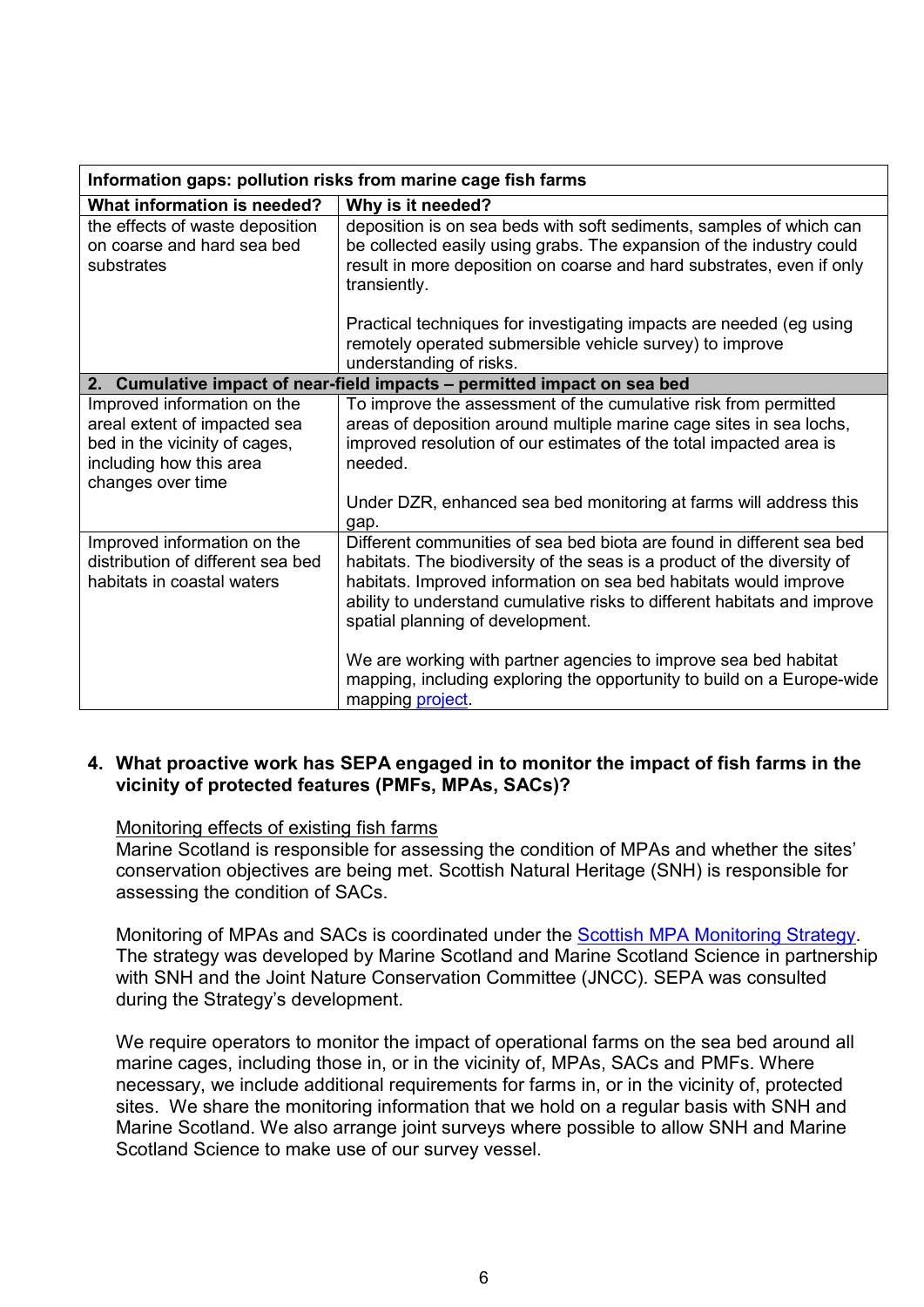If the assessments made by Marine Scotland and SNH identify that action is needed to reduce the impact of a fish farm in order to achieve a conservation objective for an MPA or SAC, we would review the authorisation for the farm concerned and work with the farmer to ensure appropriate action was taken. To date, no existing fish farms have been identified as compromising the objective for a protected site.

### Assessing risk posed by new developments

We are responsible for assessing the risk posed to PMFs, MPAs and SACs when considering proposals for new marine cage fish farms or proposals to change the operation of existing farms.

Proposals that have a clear potential to threaten protected sites are normally identified during joint, pre-application discussions with SNH and the company concerned. Most such proposals are not progressed further by the company and no application for authorisation is made.

Any application we receive for a fish farm development in, or in the vicinity of, an MPA, SAC or PMF is subject to an assessment of its likely effects on the protected interests. If necessary to make these assessments, we require applicants to fill any relevant gaps in available information. This may involve applicants carrying out additional environmental surveys or modelling studies.

# **5. What is the process and criteria for determining the programme of unannounced visits to fish farms and has this changed over time?** *(p. 117 of the ECCLR Committee's report)*

SEPA's programme of visits is currently scheduled and announced in advance. This is because our inspectors:

- (a) need the right farm staff to be present if they are to be able to check that the site is being operated correctly;
- (b) use the farms' personal protective equipment to minimise the risk of transferring diseases between farms; and
- (c) rely on the use of the farms' boats to transport them to and from the cages;

Unannounced visits will be made in appropriate circumstances, for example, if we have reason to believe there has been a serious pollution incident.

We are in the process of exploring ways of changing the way we regulate to allow us to develop programmes of unannounced visits for all regulated premises used for animal production, including fish farms and intensive pig and poultry units.

Programmed inspections extend to all fish farm premises in marine and freshwater locations. All marine cage fish farm premises are inspected at least once per growth cycle. Some may be inspected 2 or 3 time per growth cycle. In the year 2016-17, we carried out at total of over 230 inspections of marine cage fish farms.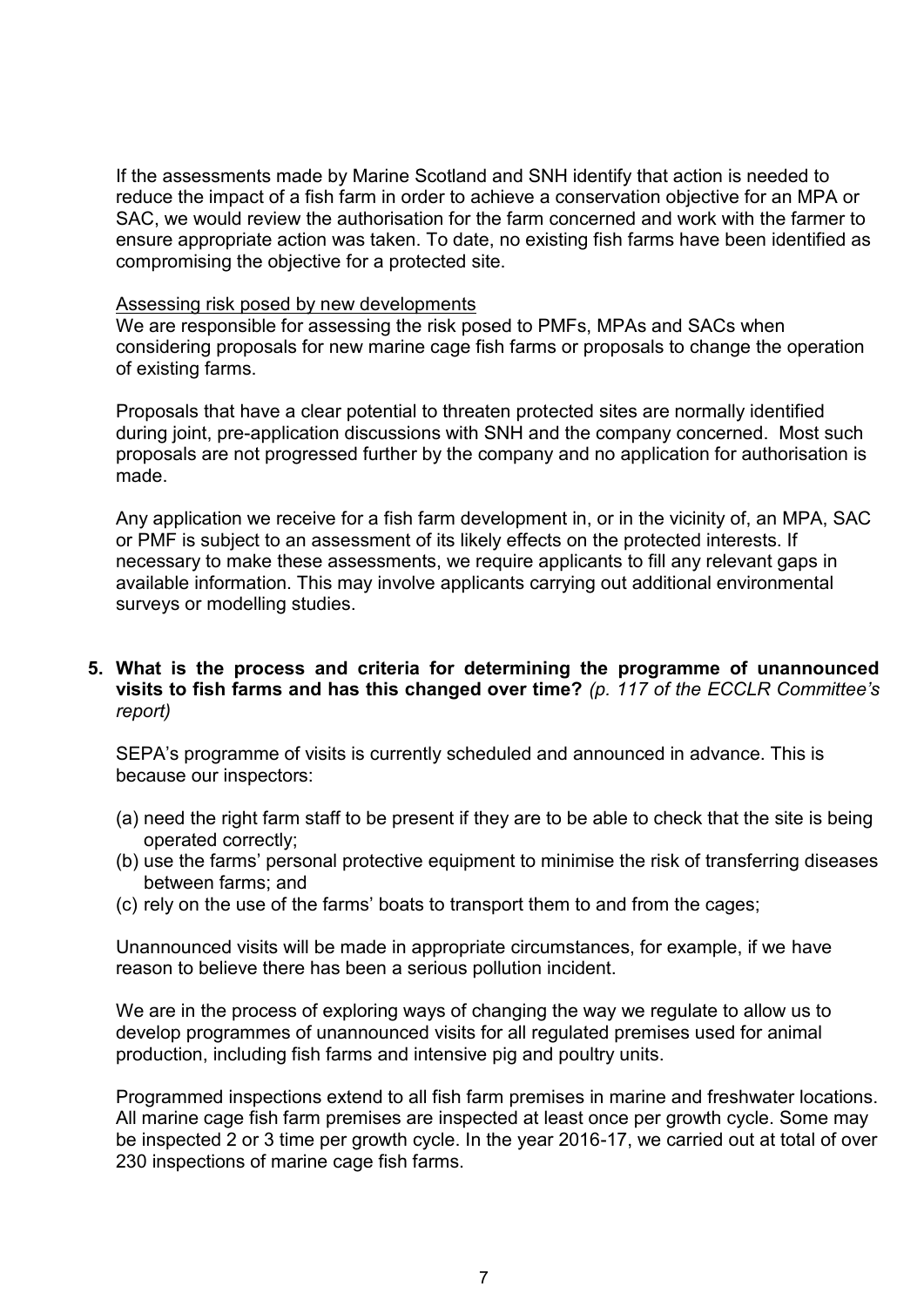The number of inspection visits we make is determined using a framework that we apply to all regulated activities. The number of visits depends on the level of compliance and the scale of risk. The depth and scope of inspections also varies with the scale of the activity and risk posed.

As well as site visits, we also analyse and assess compliance by examining the information that farmers are required to submit to us on a quarterly basis as a condition of their licences. Most of this information is then published on Scotland's A[quaculture Web.](http://aquaculture.scotland.gov.uk/data/fish_farms_monthly_biomass_and_treatment_reports.aspx)

As well as site inspections, we carry out investigative surveys to identify any pollution impacts from aquaculture. Since 2013, we have substantially increased the emphasis given in our marine survey programme to assessing the effects of aquaculture. In 2016, we carried out detailed investigative surveys of Loch Shell, Loch Scridain, Loch Sunart, Orkney (two sites) and Loch Etive. In 2017, work was concentrated on Shetland. Up to four aquaculture areas are planned for survey in the 2018 programme.

# **6. What resource is SEPA currently allocating to monitoring and reporting on the sector?** *(p. 315 of the ECCLR Committee's report)*

The staff resource we allocate to the salmon farming sector varies from year to year. It depends on a range of factors, including the number of operational farms; their levels of compliance; and the phasing of our environmental survey programmes.

| Average staff resource allocated to fish farm work per year in full time equivalents                                                             |    |    |
|--------------------------------------------------------------------------------------------------------------------------------------------------|----|----|
| <b>Environmental monitoring and development</b><br><b>Direct regulatory</b><br><b>Total resource</b><br>resource <sup>1</sup><br><b>resource</b> |    |    |
| 13                                                                                                                                               | 30 | 43 |
| <u>Notes</u>                                                                                                                                     |    |    |

1. *Includes site inspection; reporting; processing applications; enforcement work; etc)*

2. *Includes freshwater and coastal water monitoring; data analysis and modelling; regulatory framework development; sector planning; etc)*

We have also invested in our in-house analytical capabilities, with further investment planned in 2018.

| Recent and planned investment in assessment capabilities                                                                                         |                                                                                                                                                                   |  |  |
|--------------------------------------------------------------------------------------------------------------------------------------------------|-------------------------------------------------------------------------------------------------------------------------------------------------------------------|--|--|
| 2017 investments                                                                                                                                 | <b>Planned investments for 2018</b>                                                                                                                               |  |  |
| Developed new emamectin benzoate analytical<br>method able to measure to very low concentrations<br>(using new instrumentation costing £250,000) | A new analytical method for azamethiphos in<br>sea water (using new instrumentation costing<br>over £280,000)                                                     |  |  |
| Improved method for measuring organic carbon                                                                                                     | Sample collection for partnership research<br>project into the use of new eDNA techniques in<br>monitoring the environmental effects of marine<br>cage fish farms |  |  |
| Improved method for particle size analysis (using new<br>instrumentation costing over £50,000)                                                   | Potential in-house eDNA analytical facility                                                                                                                       |  |  |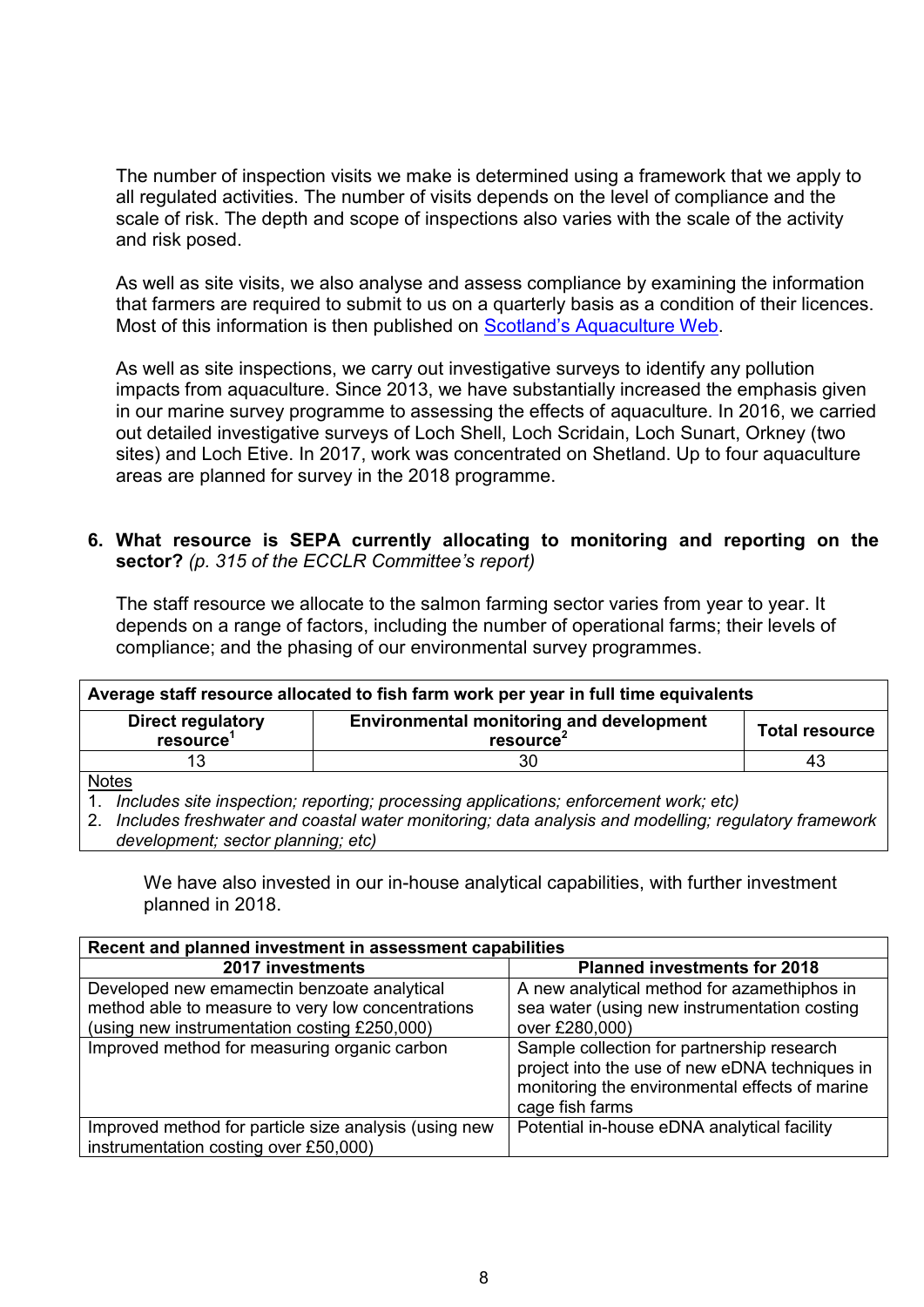## **7. What change in resource is planned as a result of the proposed introduction of DZR and the expansion of the sector?** *(p. 315 of the ECCLR Committee's report)*

#### Introduction of DZR

Our current charging scheme incorporates provision for an additional charge for DZR-type regulation should this be needed to recover any additional resource costs.

The DZR approach will involve an increase in the amount of audit monitoring we will carry out; and an increase in the amount of information that operators will have to provide. The increase in monitoring will increase the amount of environmental information that we have to check and analyse when assessing proposed developments and evaluating the environmental performance of operational farms. In contrast, the resource required to deal with non-compliances may reduce if farm performance improves and the number of noncompliances reduces.

### Expansion of the sector

-

A number of factors affect the scale of the resource we allocate to fish farming. One of the biggest is the number of operational farms. If the expansion of the sector involves an increase in the number of farms, this will result in more resource being allocated to fish farm work to undertake the additional inspection, monitoring and assessment work required to protect the environment. Our charging scheme is set up to enable us to recover the costs of regulating the sector. The additional charging income from an increased number of farms will allow us to proportionately increase the resource allocated.

**8. The Committee is extremely concerned that SEPA may, in the past, or may currently, be permitting the discharge of priority substances and potentially damaging substances** *(p. 182 of the ECCLR Committee's report)*

Priority substances are pollutants identified at European-level under the Water Framework Directive as presenting a significant risk to, or via, the water environment. Currently, no priority substances have a veterinary medicines marketing authorisation for use as a fish farm medicine in the UK $1$ . Farms do discharge other medicine residues and these have the potential to be harmful to aquatic life.

We protect the environment by setting limits on medicine quantities and application rates. The limits are calculated with the aim of ensuring that concentrations of residues do not exceed levels at which damage to biodiversity could result. Safe levels in the environment are defined by environmental standards. We use a combination of monitoring data provided by operators and the results of our own monitoring and investigative surveys to check that the standards are being met in the environment. Where we find failures of standards, we take appropriate action to secure the protection of the marine environment. This action may include reducing the permitted biomass or medicine usage.

<sup>1</sup> *A directive identifying cypermethrin as a priority substance was transposed in 2015. Cypermethrin no longer has a veterinary medicines marketing authorisation. Previously it had been used as a sea lice medicine.*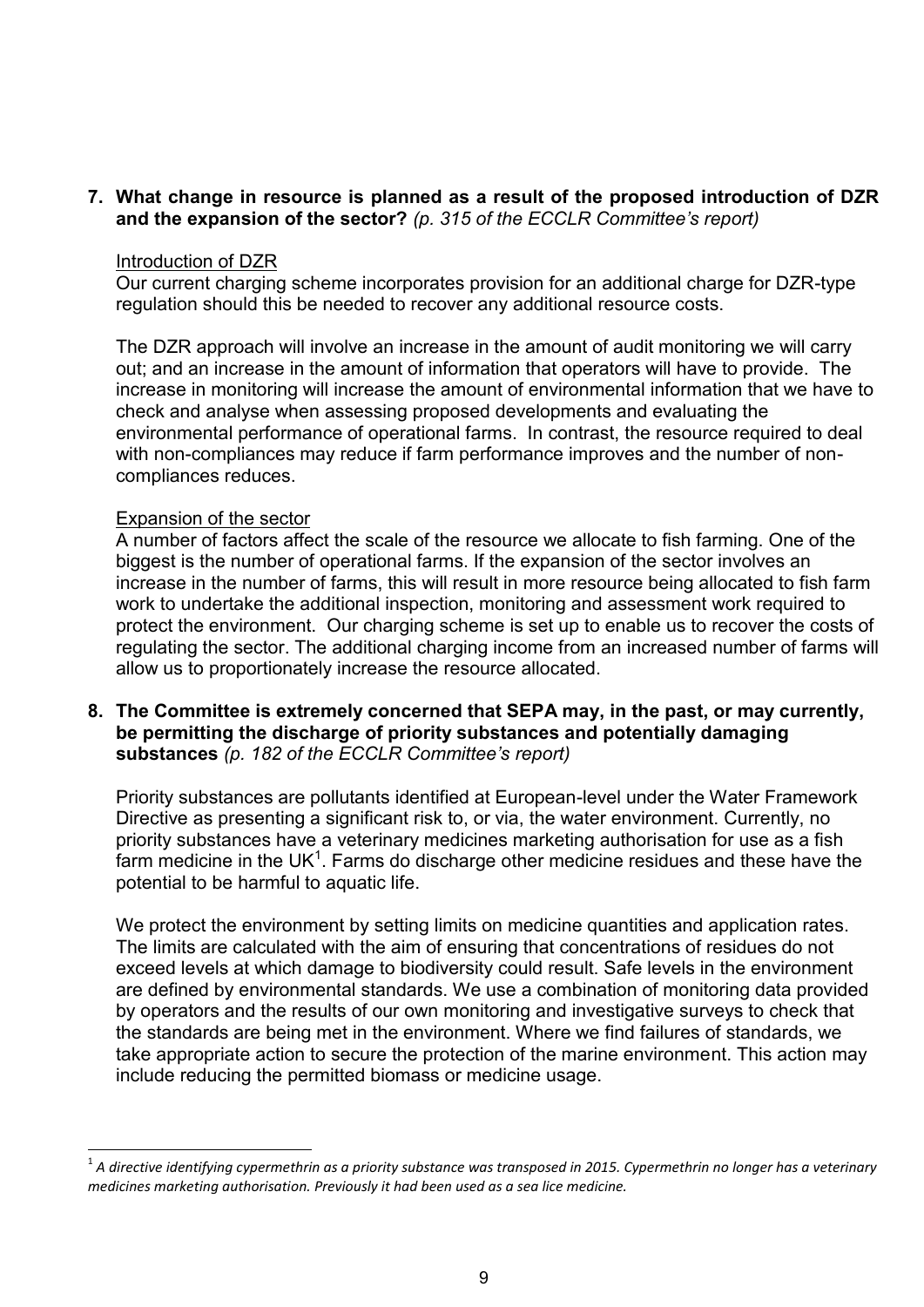The environmental standards are set at a level at which no effects would be expected. The standards incorporate a safety factor to account for any gaps in information on the "no effects concentration" for different groups of species. The standard for emamectin benzoate is currently being reviewed to ensure it takes account of the latest science and has the right safety factor applied.

We use the same approach to controlling discharges from other sectors and of other pollutants into the water environment.

**9. The Committee is concerned that there appear to be very significant data and analysis gaps related to the discharge of medicines and chemicals into the environment, including analysis of cumulative or additive effects. This requires to be addressed. The Committee has seen little evidence of proactive activity or action to systematically address the data gaps, either by the industry or the regulator** *(p. 182 of the ECCLR Committee's report)*

SEPA publishes the following information on [Scotland's Aquaculture](http://aquaculture.scotland.gov.uk/) website:

| Annual emissions data by farm | Quarterly data returns for each farm                            |
|-------------------------------|-----------------------------------------------------------------|
| Copper (from feed & nets)     | Maximum licenced fish biomass & actual biomass                  |
| Zinc                          | Quantity of feed applied                                        |
| Nitrogen                      | Mortalities (by weight)                                         |
| Phosphorus                    | Quantities of any sea lice medicines used                       |
|                               | Results of sea bed surveys (including emamectin benzoate levels |
| Total organic carbon          | in sediments if applicable)                                     |

We also hold information on the amount of anti-microbials and the volume of hydrogen peroxide used per farm. This information is currently only available on request. We are exploring ways of making sure this information is also as visible as possible to the public.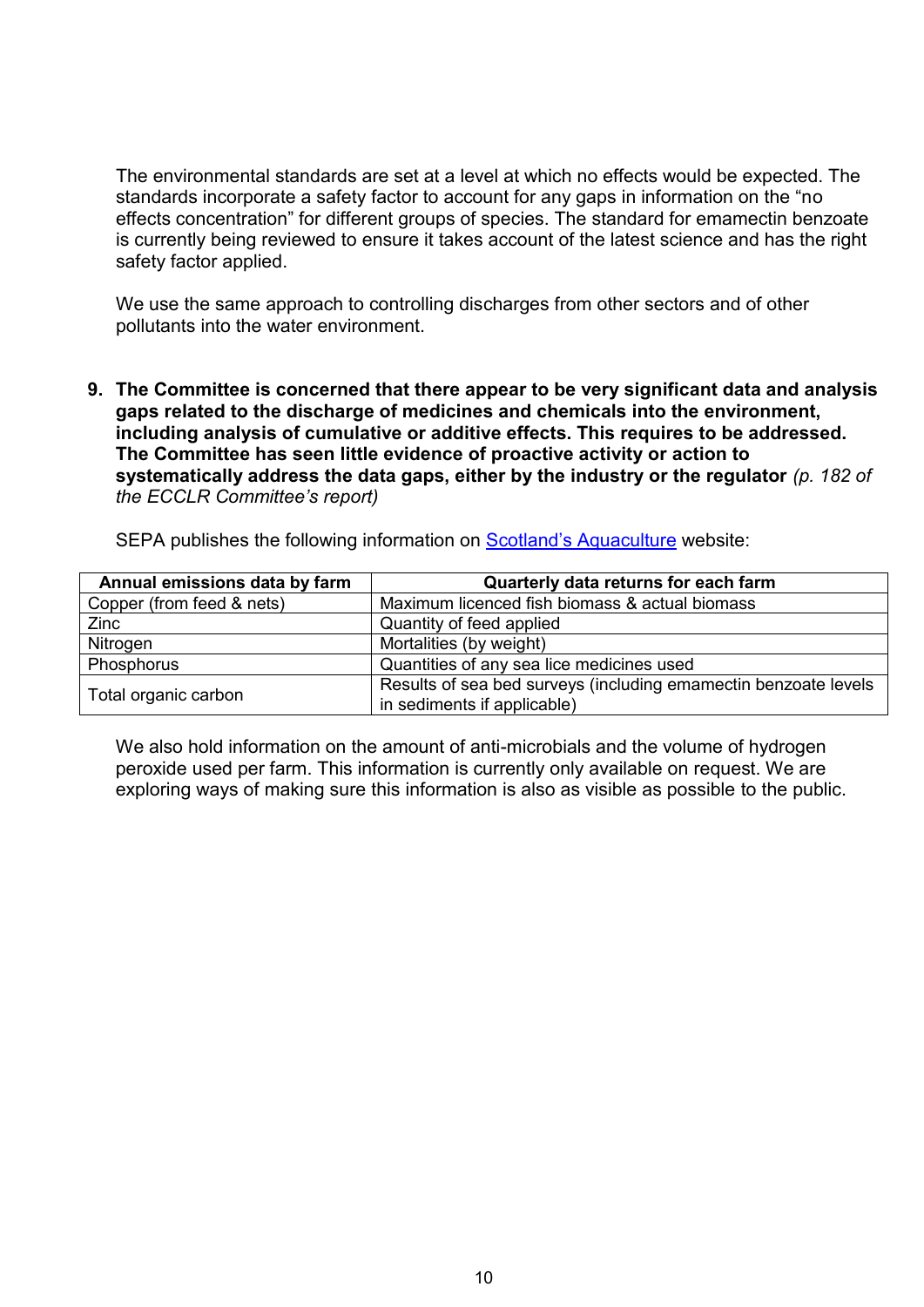# **Depositional zone regulation**

# **1. The advantages and disadvantages SEPA envisages are associated with this approach**

The DZR proposals constitute a fairly minor change to one aspect of the regulation of marine cage fish farming. They were developed during 2016 and brought together into a consultation paper during the first half of 2017.

During the same period, we also initiated work to develop a sector plan for fish farming. Thinking on this plan has evolved considerably since the DZR consultation was issued. We intend to publish the plan in the summer. It will encompass a broad range of integrated and innovative regulatory and non-regulatory initiatives.

The basic principles and goals of DZR will be included among these, although the detail of some of the proposals will change to take account of consultees' views and to ensure they complement the sector plan's overall approach.

#### Advantages envisaged

The key advantages and primary drivers for changing the current approach to regulating deposition are:

- (a) increased environmental protection through enhanced environmental monitoring and modelling; and
- (b) the removal of potential disincentives to investment in farms in exposed and more remote locations with strong tides, where:
	- (i) waste impacts on the sea bed will normally be much less severe than elsewhere; and
	- (ii) the risks of disease and, hence, medicine usage, are also likely to be lower.

The removal of the disincentives will make it more attractive for fish farm businesses to consider re-locating to, and consolidating production at, sites that have the greatest capacity to cope with farm wastes. It will also help work with operators to plan licence revocations for sites in the most unsustainable locations in terms of environmental risks and disease issues.

The use of remote, exposed locations requires significant investment in cage infrastructure. Removal of the previous 2,500 tonne maximum biomass limit allows the potential for large scale farms that could attract the necessary investment in infrastructure and innovation.

Up to now, the 2,500 tonne cap reflected the appropriate level of precaution given the degree of uncertainty in risk assessments for large farms with the then available modelling techniques. The revised version of the depositional model coupled with hydrodynamic modelling and more extensive monitoring provide us with the necessary confidence to remove the cap.

#### Disadvantages envisaged

The proposals are designed to deliver increased protection of the environment through enhanced modelling and monitoring. We do not envisage disadvantages from this.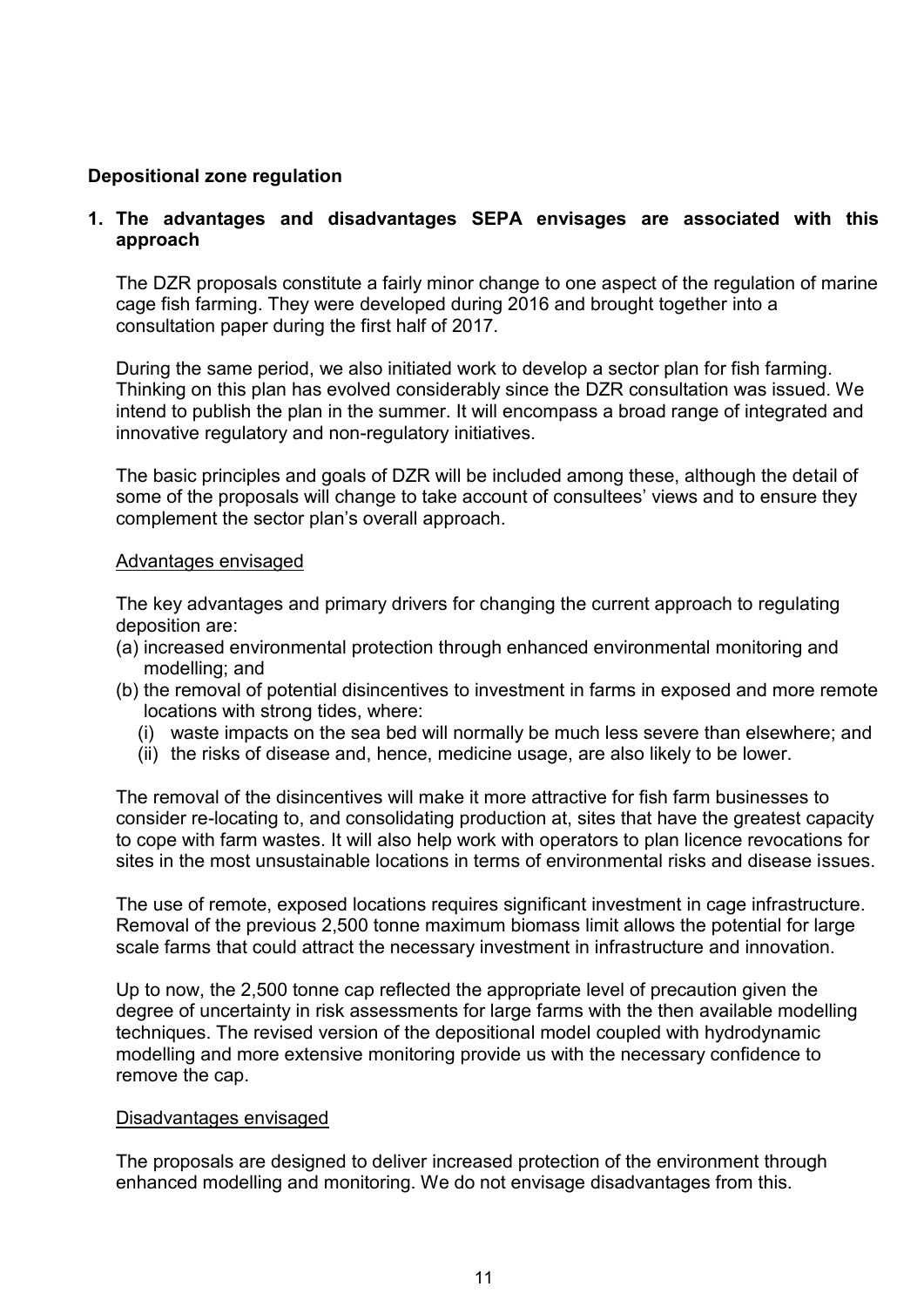We received 144 responses to the DZR consultation. There were opposing views on some of the details of the proposals. We are considering all the points raised as we finalise how the revised approach is best implemented. The concerns raised are summarised in Annex 2.

# **2. The basis and development of the regulation** *(p. 139 of the ECCLR Committee's report)*

# Basis

When determining applications for marine cage fish farms, we have a duty to assess the risk posed to the water environment. One of the risks posed is to the health of the sea bed as a result of the deposition on the sea floor of waste food, faeces and medicine residues. The DZR proposals represent an important but small change to how we assess and manage this risk.

The basis of the proposal is similar to the basis on which we operate currently: With the open-net fish cages that are used throughout the Scottish industry, some degree of pollution impact on the sea bed is likely at a large proportion of farm locations. The basis of our current approach is to:

- a) allow waste deposition to cause impacts on the sea bed in the vicinity of the cages provided that:
	- (i) the impacts do not compromise the condition of PMFs, SACs, MPAs or the wider marine ecosystem; and
	- (ii) the intensity of the impacts does not become so severe that the ability of sea bed animals to break down the accumulated waste around the cages between production cycles is lost; and
- b) prevent impacts occurring beyond the allowed zone of impact in vicinity of the cages.

DZR retains this basis for all sites but develops the implementation of the approach in the following principal ways:

- a) the use of improved risk assessment techniques. These provide better assessments of risks in a wide range of locations, including exposed, deep water locations with strong tides; better assessments of risks from large biomass farms; better assessment of local and wide-scale effects; and
- b) the use of more and better monitoring information to inform and adapt decisions; and
- c) setting a limit to the permitted scale of local impact on the sea bed around marine cages. Previously, there was no limit on the size of impact footprint. Permitted footprints varied from farm to farm depending on farm size and site characteristics.

# **Development**

The changes proposed under DZR are made possible by the adoption of improved modelling and monitoring. These significantly enhance our ability to assess the risk posed by proposed fish farm expansions.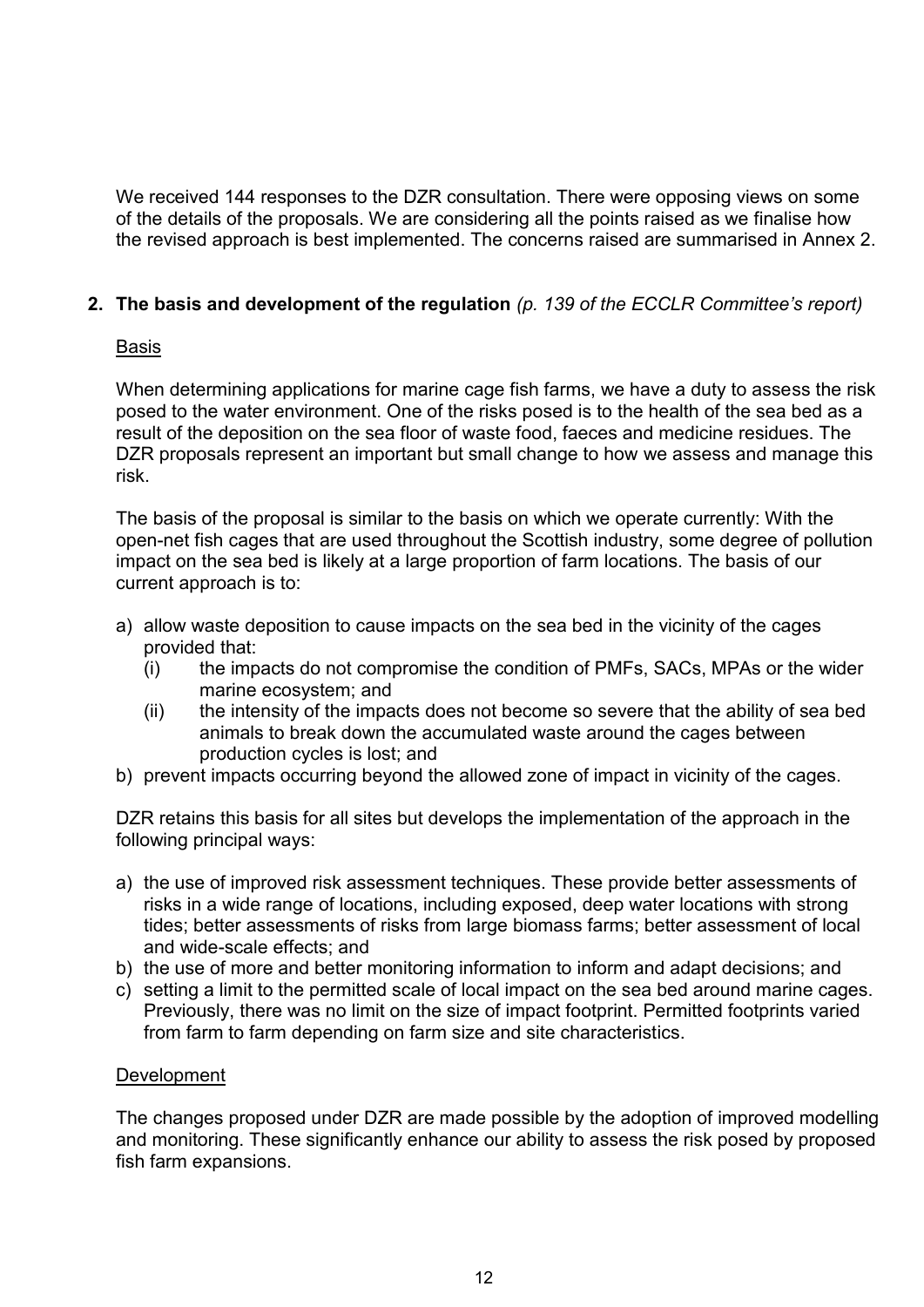The model we use to help assess the extent and intensity of impacts on the sea bed in the zone around fish farm cages ("DEPOMOD") has recently been re-developed by an independent scientific institute, the Scottish Association of Marine Science. The new model provides much better predictions of sea bed impacts across a wide variety of sea environments. At the same time, the ability to identify a risk of wider, cumulative effects on the sea bed beyond this zone has been considerably improved through the use of hydrodynamic modelling techniques. These latter models are able to take account of the effects of tides and wind on the dispersal of waste material over long distances from farms.

It is our normal practice to improve the way we assesses environmental risk as scientific understanding advances and new assessment techniques become available.

## **3. The scientific evidence supporting the regulation, including any assumptions made**  *(p. 138 of the ECCLR Committee's report)*

The science behind DZR is embedded in improvements in the performance of our environmental modelling capability backed up by enhanced environmental monitoring.

Modelling is important, not least because it is impossible to monitor everything, everywhere, all of the time. Models are used routinely by regulators to help assess a wide range of environmental risks. They provide an invaluable means of synthesising and interpreting all the available environmental information to enable us to:

- (a) make an overall assessment of the condition of the environment;
- (b) predict the likely effects on that condition of development proposals and other changes that increase or reduce pressure;
- (c) better target environmental monitoring programmes.

Modelling involves simplifications and assumptions. Its purpose is to capture the main environmental processes that determine if and where impacts are likely to occur. The validity of the simplifications and assumptions in the models are tested by comparing model predications with environmental monitoring results. This testing tells us how much potential error and hence uncertainty there is in the predictions. Knowing this allows us to apply the appropriate level of precaution when using model results to inform our decisions about development proposals.

During the last two summers, we have undertaken monitoring surveys to understand the scale of impacts at a range of existing farms, in various hydrographic environments. These surveys have enabled us to test the new modelling and monitoring framework.

Weaknesses in the old model for predicting waste deposition were identified by comparing predictions with monitoring results. The performance of the new model will be continually refined through testing its predictions against the monitoring information collected as part of DZR.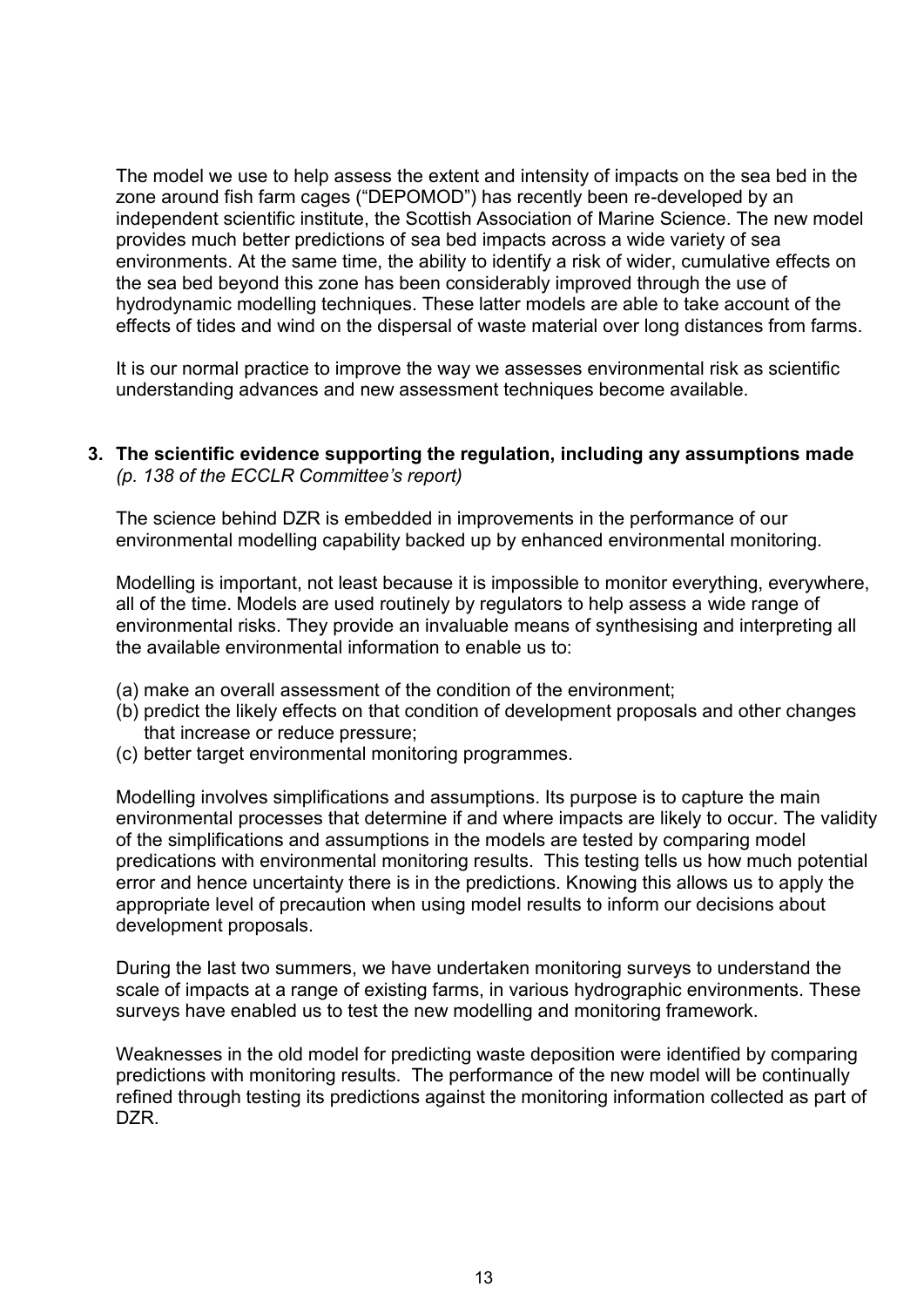# **4. The peer review process for the DZR** *(p. 110 of the ECCLR Committee's report)*

We have not had, or sought, a peer review of the DZR proposals. The DZR proposals are principally about changes to the way we regulate. We only subject proposed changes to the scientific basis for things like environmental standards to peer review. For example, proposals for revised environmental standards for the medicine, emamectin benzoate, will be subject to scientific peer review. We normally consult the public on any significant changes to regulatory policies.

The models that we use for risk assessment include:

- (a) an updated depositional model for assessing the risk of deposition in the vicinity of the cages;
- (b) hydrodynamic models for assessing the risk of effects from any transport of waste into the wider ecosystem.

These incorporate independent scientific understanding and expert knowledge.

The previous depositional model has been in use for many years. It was peer reviewed and validated using environmental monitoring results at a selection of fish farm sites. The development of the new model involved considerable technical input from a wide range of marine specialist. It incorporates updated scientific understanding and an improved representation of sea bed processes affecting the erosion and re-suspension of material.

The development of the new model was led by Marine Scotland and undertaken by the Scottish Association of Marine Science. SEPA modelling specialists were closely involved in scoping the project.

The model has been tested by SEPA. This testing has shown that the model can predict the intensity and area of impacts accurately when calibrated using suitable sea bed data. Where such data are not available, it can also be used as a risk-screening tool by applying appropriately precautionary assumptions.

The predictions made by both types of models used for DZR will continue to be tested against environmental monitoring results. This testing ensures that the models' performance is understood and refined over time.

# **5. How wider impacts (beyond deposition on the sea bed) are taken into account** *(p. 139 of the ECCLR Committee's report)*

We assess the risk posed by the releases of pollutants from marine cage fish farm before granting authorisation.

For operational farms, we use a combination of operator self-monitoring and our own monitoring and investigative surveys to monitor for impacts both close to the farms and over a much wider scale.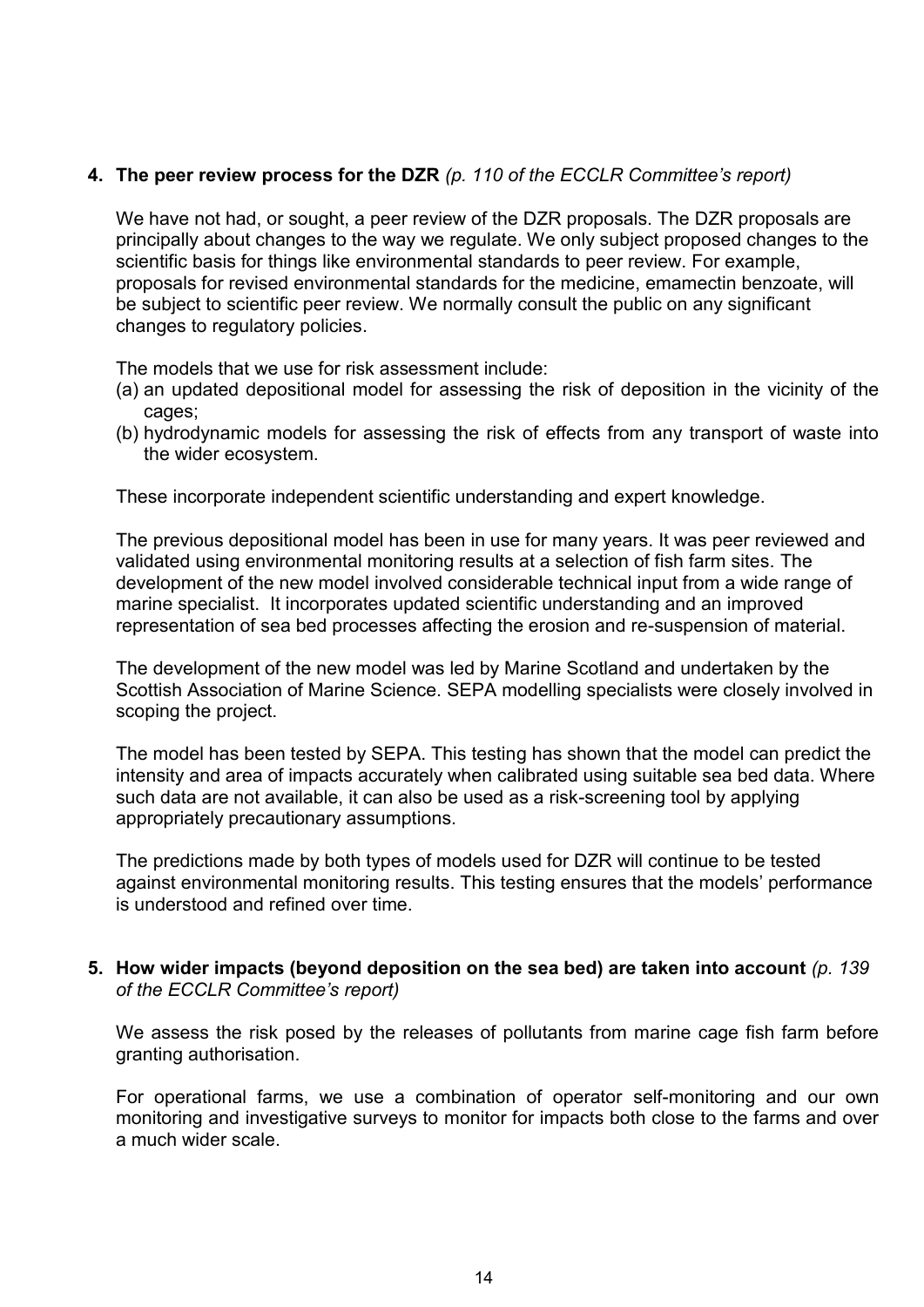The pollutants posing the most significant risks include fish farm medicine residues from infeed treatments and from bath treatments; plant nutrients from waste food and faeces; and organic matter. The risk from other pollutants, such as copper used as anti-fouling, is low subject to the operator complying with good practice requirements on use.

| <b>Bath treatments</b><br>for sea lice<br>infections<br>(azamethiphos<br>& deltamethrin) <sup>2</sup> | Prior to authorising discharges of bath treatment medicine residues, we<br>undertake a risk assessment procedure. The medicines are released into the<br>water column (azamethiphos in solution and deltamethrin frequently associated<br>with suspended particles) and they are dispersed by currents and tidal<br>movements. We use modelling to take account of the effects of dispersion. The<br>models consider the rate of application and the half-lives of the medicines in the<br>environment. To assess risk, we compare the predicted concentrations in the<br>environment with environmental standards designed to protect the most<br>sensitive aquatic wildlife.                                                                                                                                                                                                                                                                                                                                                                                                                                                                                                                                                                                                                        |
|-------------------------------------------------------------------------------------------------------|-------------------------------------------------------------------------------------------------------------------------------------------------------------------------------------------------------------------------------------------------------------------------------------------------------------------------------------------------------------------------------------------------------------------------------------------------------------------------------------------------------------------------------------------------------------------------------------------------------------------------------------------------------------------------------------------------------------------------------------------------------------------------------------------------------------------------------------------------------------------------------------------------------------------------------------------------------------------------------------------------------------------------------------------------------------------------------------------------------------------------------------------------------------------------------------------------------------------------------------------------------------------------------------------------------|
|                                                                                                       | We require operational farms to provide us with quality assured monitoring data<br>and we undertake our own investigative monitoring surveys of the condition of<br>sea bed life and of medicine concentrations to check that concentrations in the<br>environment are being maintained at safe levels. An investigative survey on<br>azamethiphos is programmed for this year.                                                                                                                                                                                                                                                                                                                                                                                                                                                                                                                                                                                                                                                                                                                                                                                                                                                                                                                       |
| In-feed<br>treatments for<br>sea lice<br>(emamectin<br>benzoate)                                      | Prior to authorising discharges of emamectin benzoate from marine cage fish<br>farms, we undertake a risk assessment procedure. Emamectin benzoate is<br>released in uneaten medicated food and through excretion from treated fish,<br>mainly in faeces. As a result, its dispersion and deposition follow that of these<br>wastes. Our assessments consequently use the same types of modelling and<br>monitoring approaches that we use for waste deposition generally. The models<br>differ primarily by inclusion of information on the likely rates of release of<br>emamectin benzoate from the treated fish; and on the medicines half-life in the<br>environment. The updated deposition model and hydrodynamic models used for<br>DZR will also be used for all proposals to discharge emamectin benzoate.<br>To decide if there is a risk to the environment, we compare the concentrations<br>predicted in the environment with environmental standards. These standards are<br>currently under review. Among other things, the review will confirm whether<br>uncertainties in risk are being reflected through use of an appropriate safety<br>factor. During the review, we have modified our risk assessment procedure to<br>add extra precaution in relation to SACs, MPAs and PMFs. |
| Nutrients in<br>waste<br>(dissolved<br>inorganic<br>nitrogen)                                         | Prior to authorising discharges of the nutrient, nitrogen, from marine cage fish<br>farms, we undertake a risk assessment procedure using the locational<br>guidelines published by Marine Scotland. The procedure predicts the likely effect<br>of increased biomass on nutrient concentrations and then compares the<br>prediction with environmental standards. The standards are set out in the<br>Scotland River Basin District (Standards) Directions 2014. As the industry<br>expands production, we will be increasingly using more detailed hydrodynamic<br>modelling to improve the assessment of cumulative risk.<br>We also carry out monitoring programmes to assess the status of coastal                                                                                                                                                                                                                                                                                                                                                                                                                                                                                                                                                                                               |
|                                                                                                       | waters, including their nutrient status. The results of these programmes are<br>published on our classification hub.                                                                                                                                                                                                                                                                                                                                                                                                                                                                                                                                                                                                                                                                                                                                                                                                                                                                                                                                                                                                                                                                                                                                                                                  |

 2 Hydrogen peroxide is also used as a bath treatment. It is a very short-lived in the environment, being highly reactive. The UK Veterinary Medicines publishes information on its website about products containing hydrogen peroxide (Paramove - Vm 31011/4000 and ASPERIX Vet - Vm 47367/4000) and how they should be administered. We are currently reviewing whether current practice on the use of hydrogen peroxide remains sufficient to ensure the risks posed to the water environment are minimal.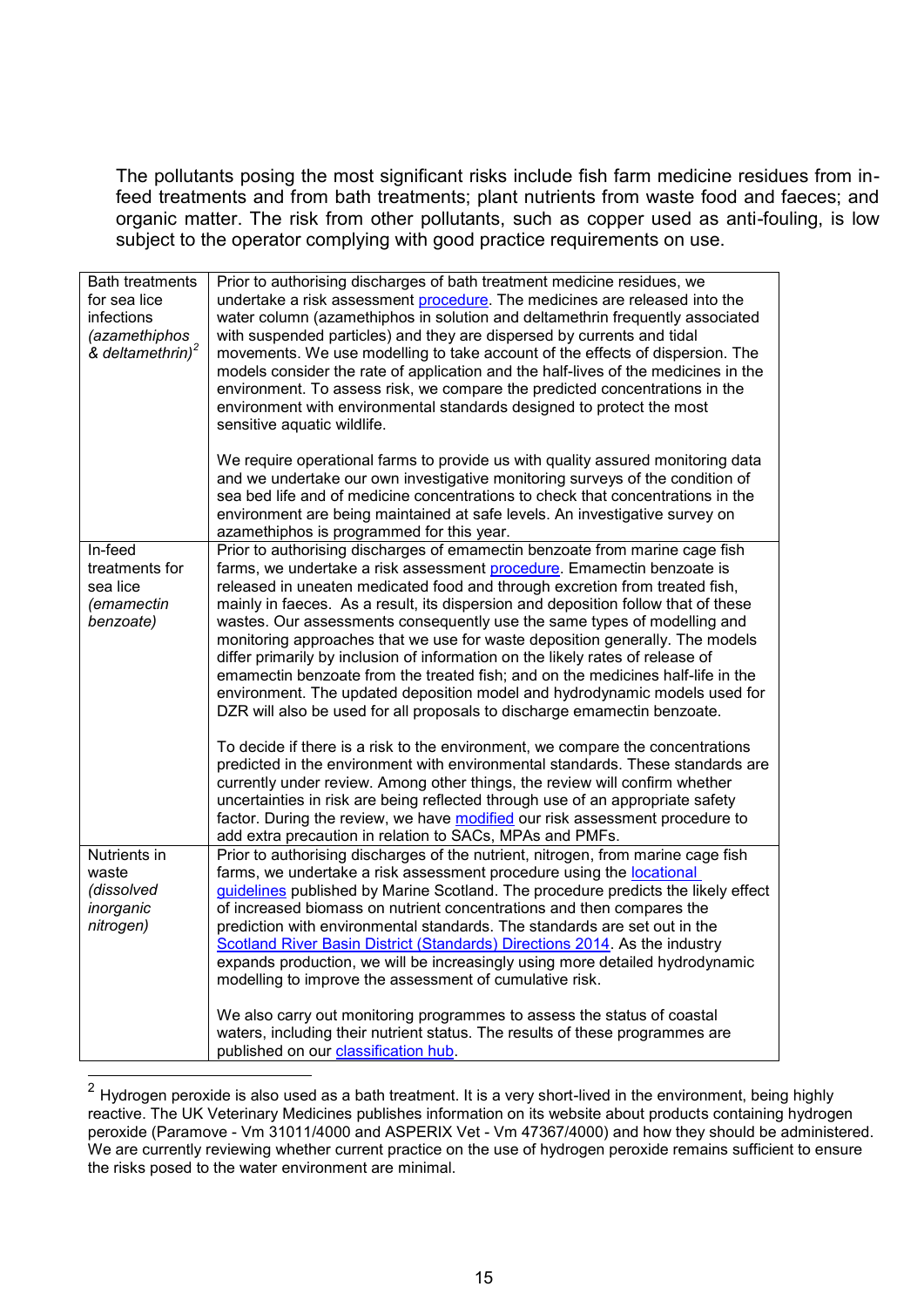**6. Stakeholder engagement in development of the DZR (including how views were taken into account)** *(p. 139 of the ECCLR Committee's report)*

The principles behind the DZR proposals were developed during 2016 and then incorporated into a package of proposals for consultation.

During 2016, SEPA discussed its thinking on the regulation of waste emissions from farms and the developing ideas for DZR with aquaculture trade associations; individual fish farm businesses; Marine Scotland; SNH; local authorities; other Scottish public bodies; environmental non-government organisations; shellfish farm businesses; and regulators from other major salmon producing countries. There were at least 24 meetings involving such discussions. More than half of these meetings included representatives from the sector.

The [consultation](https://consultation.sepa.org.uk/communications/depositional-zone-regulation/) on the proposals was launched on 26 June 2017. We received 144 responses. These have been analysed and the different views are being taken into account in finalising the details of the approach. Further information on the consultation responses can be found in Annex 2. Once we have finalised the details of our approach, we will publish information explaining how we have responded to the views and suggestions expressed in the responses.

#### **7. The Committee would welcome an explanation of the rational for the DZR approach being limited to expansions in exposed locations** *(p. 142 of the ECCLR Committee's report)*

The core element of the DZR package of proposals is the introduction of improvements to the way we assess the environmental capacity of different locations in the marine environment to accommodate a proposed new farm or a proposed expansion to an existing farm.

The improved risk assessment process will be applied to all proposals for new farms and expansions to existing farms, irrespective of location.

We already risk assess all such proposals to enable us to prevent deterioration of the biodiversity of marine ecosystems and the condition of MPAs, SACs and PMFs. The improved capabilities of the new risk assessment system will allow some of the precaution (e.g. the 2,500 tonne maximum biomass limit) in the current system to be appropriately reduced. That precaution had been incorporated to account for gaps in understanding but was producing the perverse effect of creating disincentives for farms to locate where the environment is best able to accommodate them.

The DZR proposals are of less relevance to farms that are not planning to expand or relocate. DZR will involve increased sea bed monitoring around cages, at least in the initial period of a farm's operation under the system. The purpose of this is to confirm the extent and severity of impacts in the vicinity of the cages to help validate the risk assessment models and improve the evidence base for an adaptive approach to managing risk.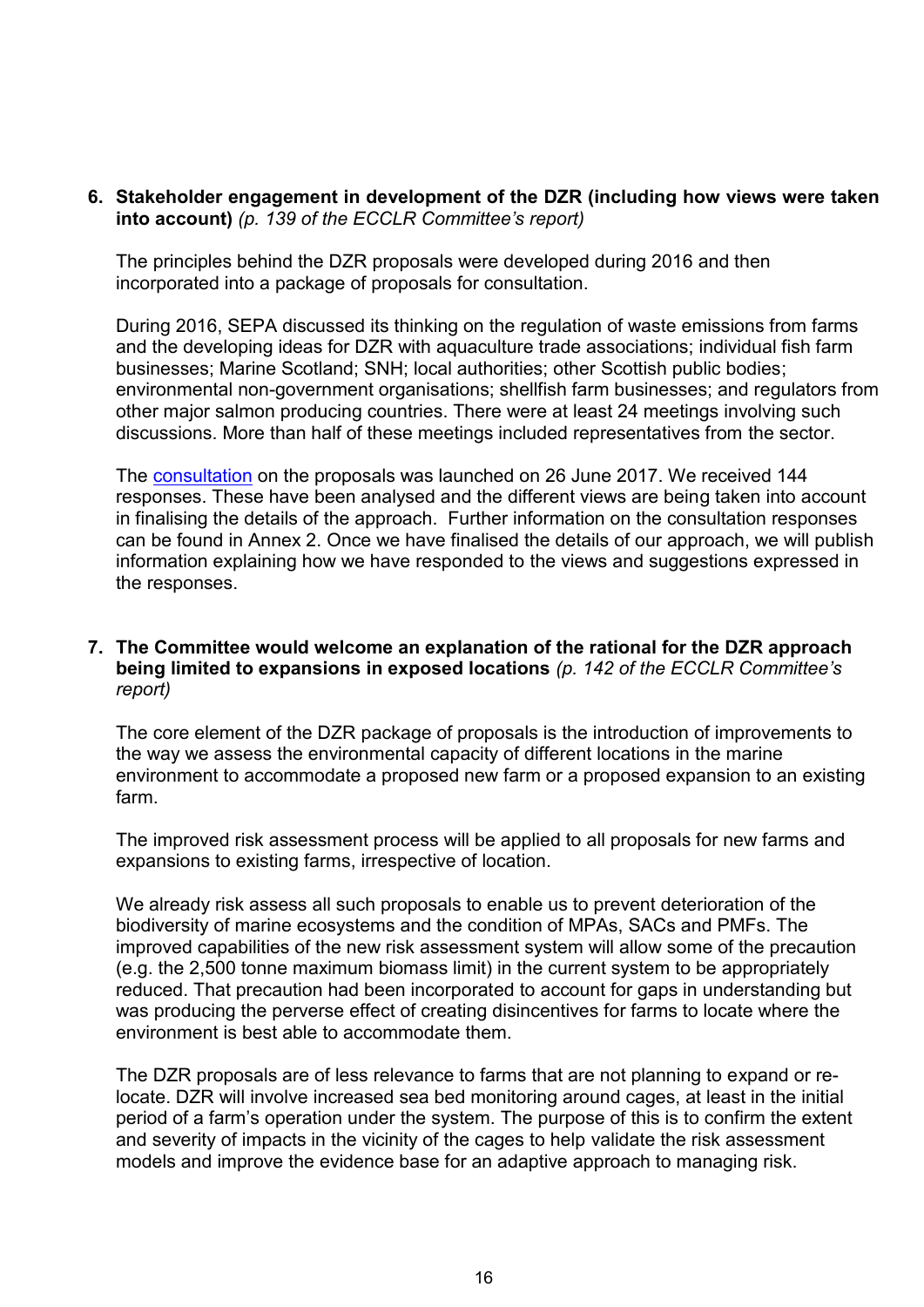In some circumstances, we may also need additional monitoring information from existing farms, for example, to improve assessments of cumulative risk. Where this is the case, we will apply DZR monitoring to the relevant existing sites.

**8. The Committee understands the volume of waste (and untreated waste) discharged from fish farms into the marine environment is half the volume of human (treated) effluent of Scotland. This would not be acceptable in any other sector and the Committee questions why this has been allowed to happen in the development and expansion of the salmon farming industry** *(p. 143 of the ECCLR Committee's report)*

We regulate waste emissions from all marine cage farms in a way designed to prevent damage to the marine environment beyond a permitted footprint of impact on the sea floor around the cages.

We do this by setting limits on fish biomass and on medicine usage. The limits are calculated with the aim of ensuring that concentrations of pollutants beyond the permitted zone of impact do not exceed levels at which damage to biodiversity could result. These safe levels are defined by environmental standards. We use a combination of monitoring data provided by operators and the results of our own monitoring and investigative surveys to check that the standards are being met.

Where we find failures of standards, we take appropriate action to secure the protection of the marine environment. This action may include reducing the permitted biomass or medicine usage.

We also tightly control the severity of impact on the sea bed in the permitted zone of impact around the cages and we do not permit such zones if they would be likely to compromise the conservation objectives of any MPA, SAC or PMF.

The way we control risks beyond the permitted zone of impact on the sea bed is the same as the way we control the risk posed by other discharges, including urban waste water discharges. The difference between the regulation of fish farms and urban waste water discharge relates to the permitted zone of impact. There is no direct equivalent for urban waste water discharges beyond an initial mixing zone of the waste effluent. This is because sewage solids are settled out as sludge prior to discharge.

We want to see the sector progressively reduce the extent of the zone of impact on the sea bed around fish farms. Our DZR proposals remove disincentives to locating farms in exposed, dispersive environments where current speeds significantly reduce accumulation of waste on the sea bed.

In other areas of the sea, we expect the industry to transition away from open-net cages, either by re-locating production to exposed, dispersive locations or by starting to replace open-net systems with circular economy solutions as technologies able to capture a significant proportion of farm wastes become increasingly available. The extent of transition to new farming systems versus optimisation of farm locations will depend in part on finding ways to manage captured wastes that do not create greater risks to the environment overall.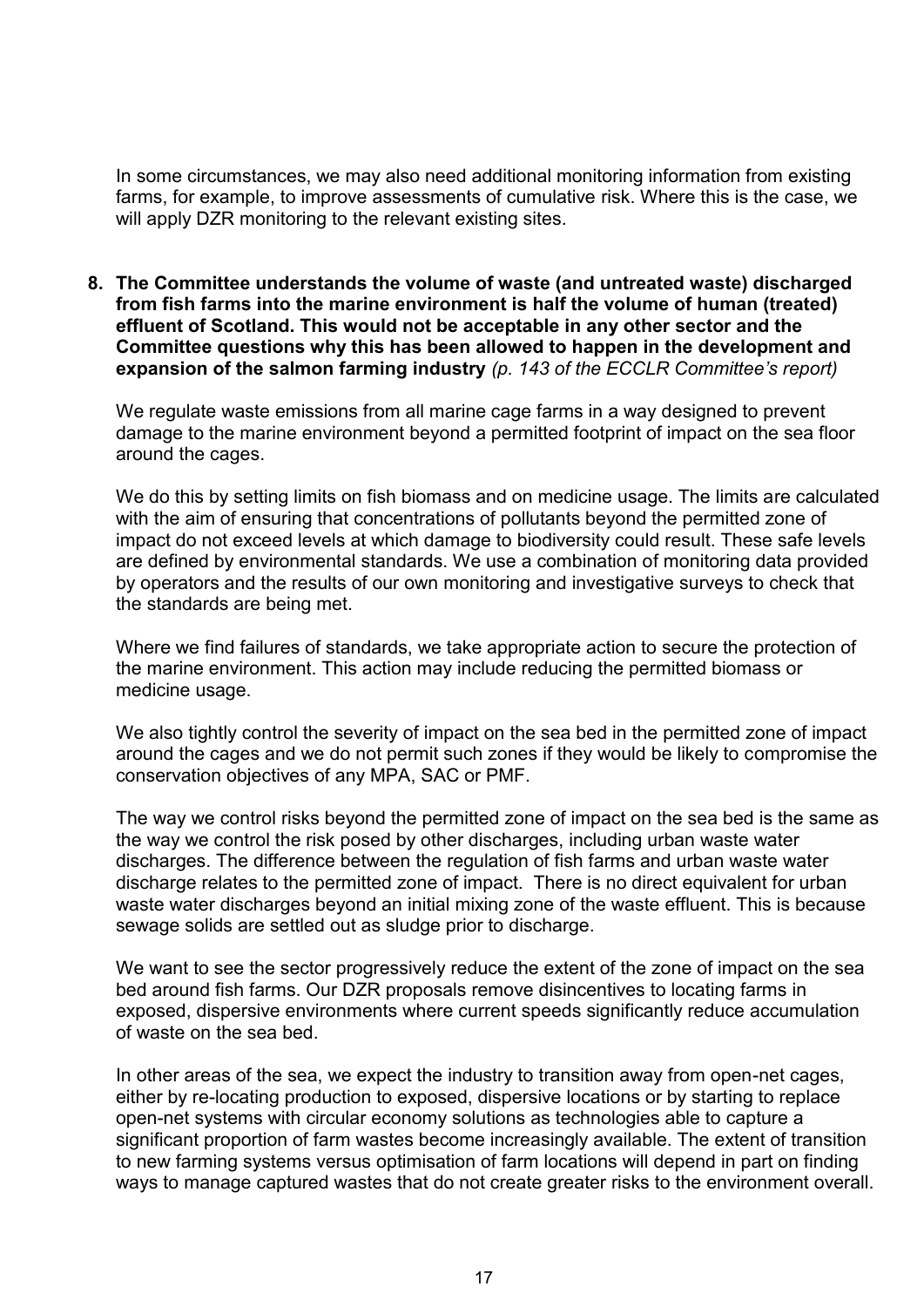We are currently contributing to a project investigating options for utilising wastes. This mirrors the approach to urban waste water, where we are jointly exploring with Scottish Water how to maximise the value from sewage waste.

# **Further information on the development and implementation of a Scottish containment standard**

Containment is important to reduce the risk of escapes of farmed fish breeding, or otherwise interfering, with wild stocks. We provided some advice during the development of the [Scottish containment standard.](http://www.gov.scot/Publications/2015/06/5747) We have not played a role in its implementation and Scottish Government leads on this.

Good containment infrastructure is going to be particularly important for large farms operating in exposed locations. We would like to see further work to ensure that the standards are suitable and implemented.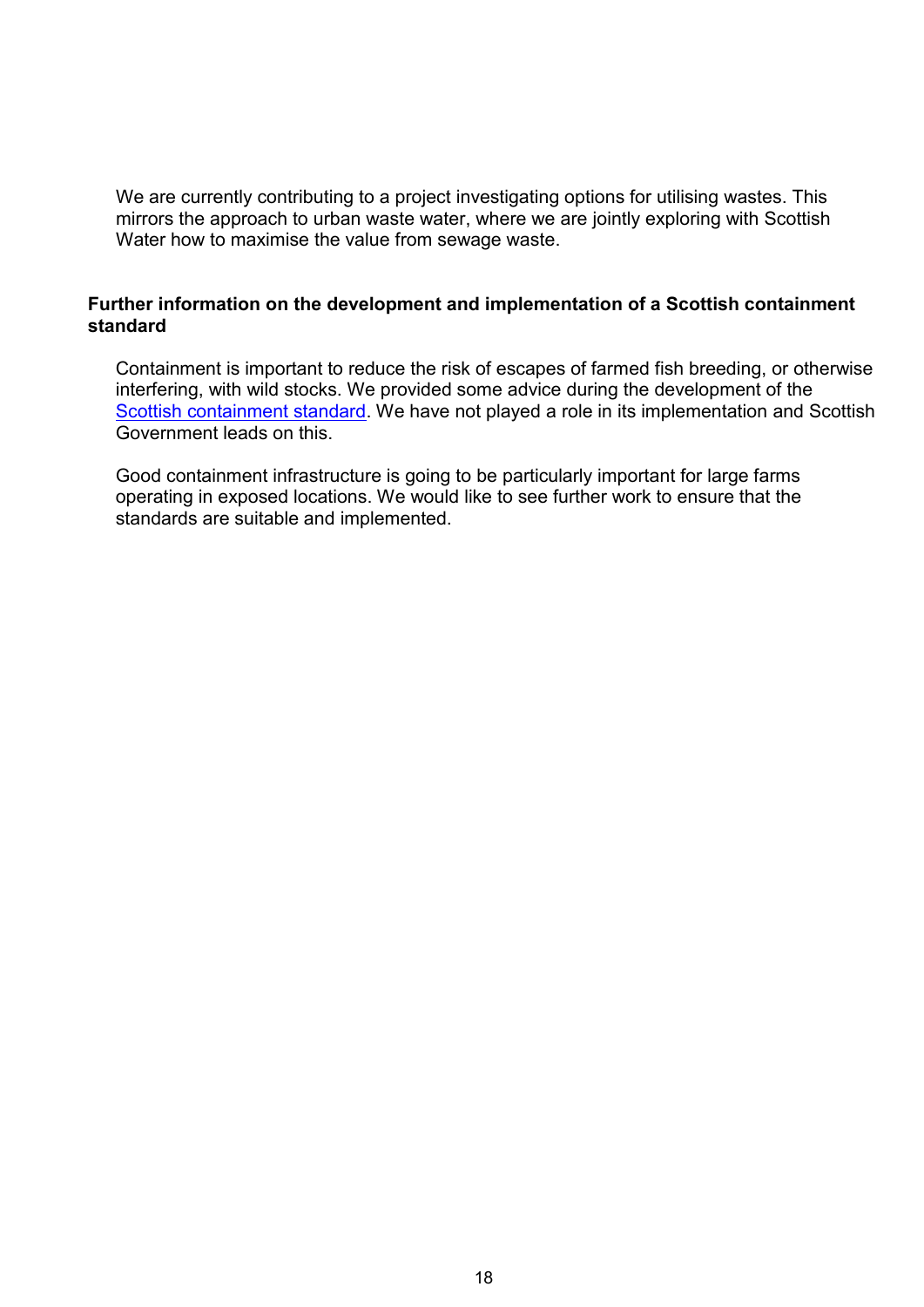| Proposal                                                                                                                                                                                 | <b>Main disadvantages</b><br>suggested by<br>consultees                                                                                                                                              | <b>SEPA comments about</b><br>suggested disadvantages                                                                                                                                                                                                                                                                                                                                                                                                                                          |
|------------------------------------------------------------------------------------------------------------------------------------------------------------------------------------------|------------------------------------------------------------------------------------------------------------------------------------------------------------------------------------------------------|------------------------------------------------------------------------------------------------------------------------------------------------------------------------------------------------------------------------------------------------------------------------------------------------------------------------------------------------------------------------------------------------------------------------------------------------------------------------------------------------|
| Principle of making it easier and more<br>attractive for businesses to locate in<br>exposed, deep waters with strong<br>tides                                                            | (a) landscape impact<br>may be greater;<br>(b) risk of infrastructure<br>failure and fish<br>escapes may be<br>greater; and<br>(c) increased<br>challenges for safe<br>working.                      | landscape impacts will<br>$\bullet$<br>continue to be considered by<br>the local planning authority;<br>containment standards will<br>$\bullet$<br>continue to be important and<br>need to be appropriate to the<br>risk. Farms locating in such<br>areas will need to invest in<br>suitably robust cage<br>infrastructure.                                                                                                                                                                    |
| Removal of the current 2,500 tonne<br>cap on maximum biomass                                                                                                                             | (a) potential greater<br>risk to wild fish from<br>sea lice;<br>(b) increased<br>cumulative risk from<br>such expansion                                                                              | other elements of the proposal<br>$\bullet$<br>mean that, in practice, large<br>farms would be limited to more<br>exposed locations where the<br>risk of infection with sea lice<br>and other diseases can be<br>less:<br>irrespective of this proposal, a<br>separate package of measures<br>are needed to appropriately<br>protect wild salmonids;<br>cumulative risks will continue<br>$\bullet$<br>to be assessed and the way<br>this is done will be improved<br>as part of the proposals |
| Allow up to a 10% increase in biomass<br>per production cycle without re-<br>modelling if sea bed monitoring<br>results good                                                             | (a) larger increases<br>should be allowed if<br>shown to be<br>acceptable;<br>(b) concern that<br>operator would<br>have more scope to<br>take risks and<br>breach<br>environmental<br>standards     | The use of monitoring results<br>$\bullet$<br>in adaptive management of<br>environmental risks is<br>important for effective<br>regulation. We are reviewing<br>how best to implement an<br>adaptive approach, taking<br>account of other changes to<br>the content of licences aimed<br>at making them simpler for<br>businesses to understand.                                                                                                                                               |
| <b>Responsibility for sea bed monitoring</b><br>Consultation proposed SEPA would take<br>on all monitoring of the deposition zone<br>around the cages rather than fish farm<br>operators | (a) uncertainty of the<br>capacity of SEPA to<br>undertake such a<br>programme of<br>monitoring<br>(b) concern about risk<br>to biosecurity from<br>survey equipment<br>being moved<br>between farms | We are reviewing whether a<br>$\bullet$<br>different balance between self-<br>monitoring and SEPA<br>monitoring would be<br>appropriate. However, the core<br>proposal for more and better<br>monitoring will not change.                                                                                                                                                                                                                                                                      |

# **Annex 2**: **Concerns raised by consultees on the DZR proposals**